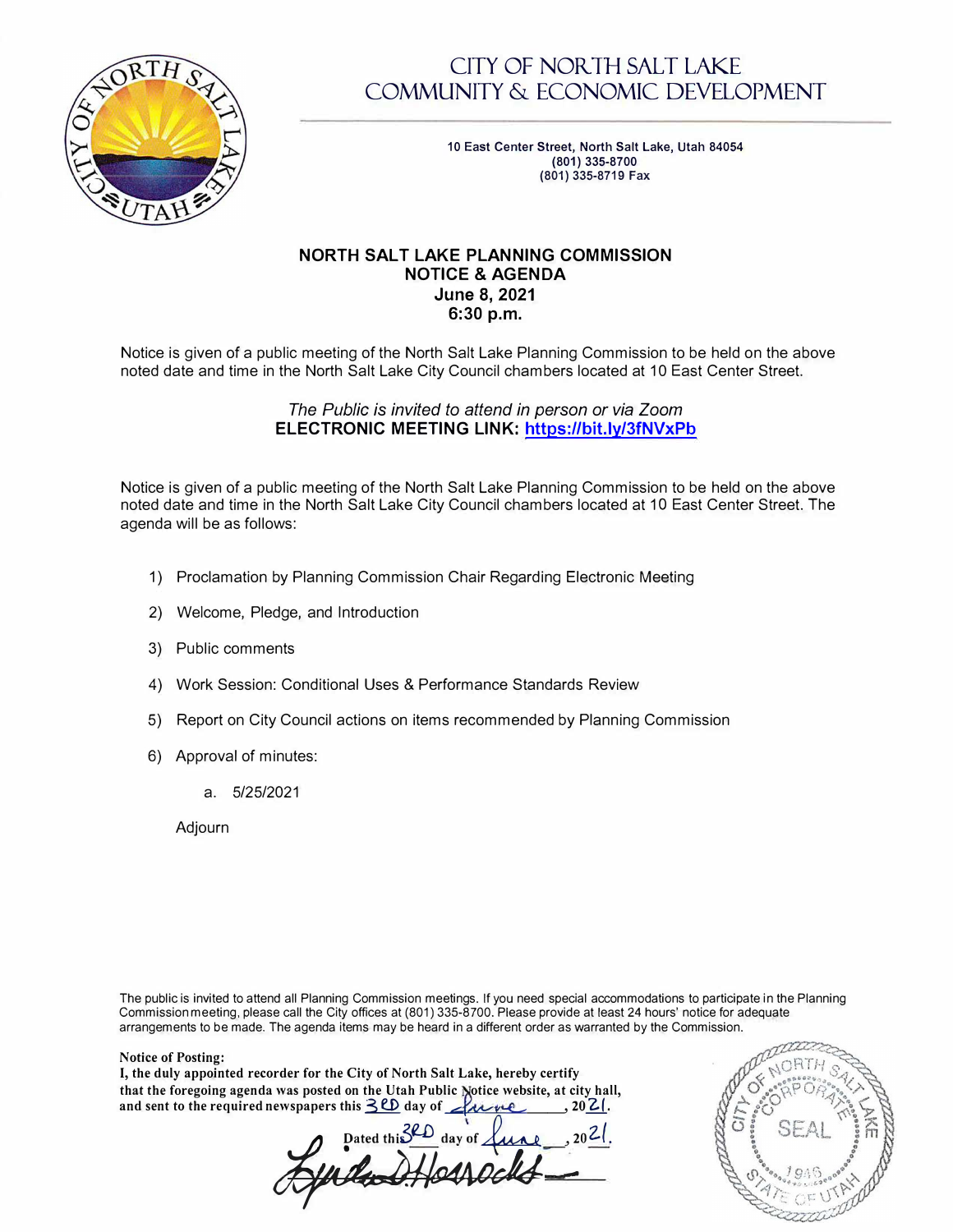

# CITY OF NORTH SALT LAKE COMMUNITY & ECONOMIC DEVELOPMENT

**10 East Center Street, North Salt Lake, Utah 84054 (801) 335-8700 (801) 335-8719 Fax**

## **MEMORANDUM**

**TO:** Planning Commission

**FROM:** Sherrie Pace, Community Development Director

**DATE:** June 8, 2021

**SUBJECT:** Worksession reviewing proposed code amendments for conditional uses

Please find the attached copies of City Code for Conditional Use Permits, Performance Standards for Conditional Uses, and the land use table in Chapter 11, Commercial zones. Staff would like to have a dialogue with the Commission regarding updating the code per the changes made to the State Code and reducing the number of conditional uses in favor of permitted and prohibited uses.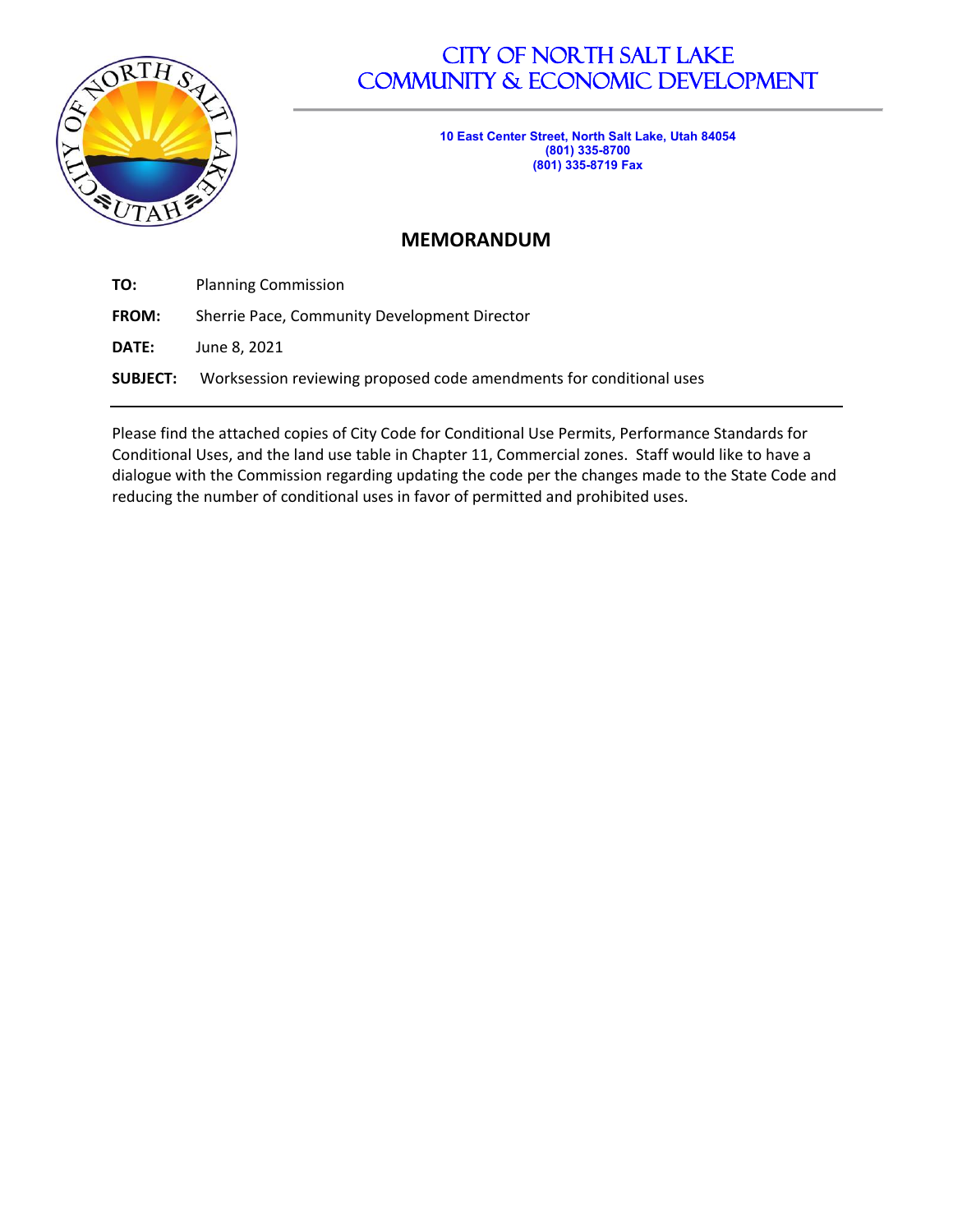#### **10-7-1: GENERAL PROVISIONS:**

A. Purpose And Intent: The purpose of this chapter and the intent of the city in its adoption is to promote the health, safety, convenience and general welfare of the present and future inhabitants of the city. This chapter accomplishes the aforesaid purpose and intent by providing sufficient flexibility to allow in certain areas compatible integration of uses which are related to the permitted uses of the district or are of a temporary nature only, but which may be suitable and desirable only in certain locations in that district due to conditions and circumstances peculiar to that location or upon certain conditions which make the uses suitable or only if such uses are designed, laid out and constructed on the proposed site in a particular manner. While flexibility in allowing uses which would otherwise be generally unsuitable to a given district is an important goal of this chapter, it is also recognized that constraints on governmental decision making are a legal imperative. This chapter, therefore, also provides a framework of standards within which those governmental decisions must be made.

B. Conditional Use Permit Required: A conditional use permit shall be required for all uses listed as conditional uses in this title.

1. Specific Uses: For the following types of conditional uses, final plan or plat approval shall constitute the conditional use permit:

#### a. Subdivisions;

- b. Planned unit developments;
- c. Mobile home parks;
- d. Recreational vehicle parks;
- e. Mobile home subdivisions;
- f. Flag lots  $1 +$  $1 +$

2. Other Uses: For all other types of conditional uses, final plan approval or a specific conditional use permit will be issued for the particular use as appropriate or as provided for in this title.

#### C. Revocation Of Permit:

1. Temporary Suspension: In the event any person holding a conditional use permit pursuant to this chapter violates the terms of the permit, or conducts or carries on said site development in such a manner as to materially adversely affect the health, welfare or safety of persons residing or working in the neighborhood of the property of the said permittee, a temporary suspension may be made effective immediately upon notification by the zoning administrator.

2. Hearing; Notice: No conditional use permit shall be permanently revoked or suspended until a hearing is held, first by the planning commission and then by the city council. The permittee shall be notified in writing of such hearing and said notification shall state:

a. The grounds for complaint or reasons for the revocation or suspension, in clear and concise language.

b. The time and place such hearing is to be held. Such notice shall be served by registered mail or personal service on the permittee at least ten (10) days prior to the date set for the hearing. At any such hearing, the permittee shall be given an opportunity to be heard, and he may call witnesses and present evidence on his behalf. Upon conclusion of such hearing, the city council shall determine whether or not the permit shall be suspended or revoked. (Ord. 93-5, 7-6-1993, eff. 7-15-1993)

c. The planning commission may hold a preliminary hearing to consider its recommendations to the city council for revocation or suspension of permits which have been temporarily suspended at the next regularly scheduled meeting of the planning commission. (Ord. 93-5, 7-6-1993, eff. 7-15-1993; amd. 2012 Code)

D. Expiration Of Permit: Every conditional use permit shall expire by limitation and become null and void if the work authorized by such permit has not been commenced within one year, or is not completed within two (2) years from date of issue, except for subdivisions, which shall be governed by section 10-3-6 of this title. If the permit holder presents satisfactory evidence that unusual difficulties have prevented work being started or completed within the specified time limits, the planning commission may grant a reasonable extension of time, up to one year, if written application is made before the expiration of the permit. (Ord. 01-05, 4-3-2001)

E. Grounds For Denial Of Conditional Use Permit Application: The following shall constitute grounds for denial of a conditional use permit application:

1. Use Detrimental: Under circumstances of the particular case, the proposed use will be detrimental to the health, safety or general welfare of persons residing or working in the vicinity, or injurious to property or improvements in the vicinity, and there is no practical means available to the applicant to effectively mitigate said detrimental effects.

2. Nonassurance Of Compliance: The applicant cannot or does not give the planning commission reasonable assurance that conditions imposed incident to issuance of a conditional use permit will be complied with.

F. Issuance Of Conditional Use Permit To Be Dependent On Affirmative Findings; Report Required: Conditional uses may be approved by the city council upon recommendation of the planning commission, in locations permitting such uses in this title. Before approval is granted, a report to the city council by the planning commission shall find that the proposed development will meet the requirements of this title.

G. Deviation From Design And Improvement Standards: Where, in the opinion of the city council, the literal enforcement of the design and improvement standards in this title would result in an unreasonable utilization of land and water or undue hardship due to unique circumstances compliance with one or more of the design and improvement standards may be waived, according to the following procedure: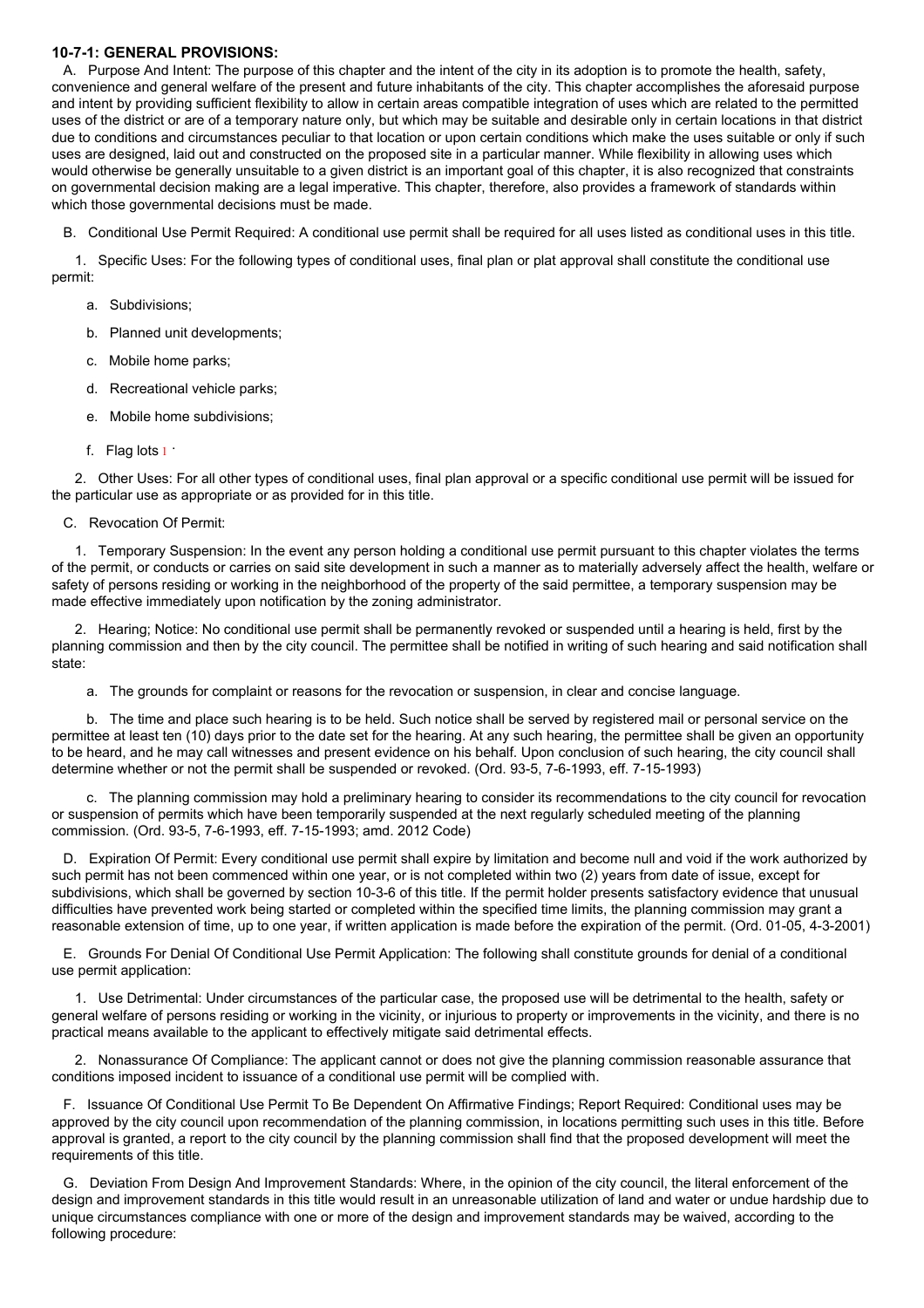1. Application: Application for a variance shall be made to the city council and shall include:

- a. A description of the land to be developed;
- b. An identification of the title provision from which the variance is requested;

c. A description of the peculiar physical conditions pertaining to the land in question and which do not pertain to other lands in the general area;

d. A description of the hardships which will accrue to the detriment of the property owner if the requested variance is not granted;

e. A nonrefundable variance review fee, payable to the city, in accordance with the currently applicable fee schedule as adopted by resolution of the city council.

2. Planning Commission Review: The city council shall submit the variance application to the planning commission for review and comments upon receipt of said application.

3. Recommendation To City Council: The planning commission shall review the variance application and shall submit its written recommendations for approval or disapproval of such application to the city council, along with written reasons therefore within thirty (30) calendar days from receipt of said application from the city council at a regularly scheduled meeting of the planning commission.

4. Public Hearing; Notice: The city council shall hold a public hearing before granting the variance. Notice of said public hearing shall be given by at least one publication in a newspaper of general circulation in the city. The hearing shall be held no later than thirty (30) calendar days from receipt by the city council of the recommendations of the planning commission and no less than fourteen (14) calendar days from the publication of notice.

5. Decision Of City Council: Subsequent to and within fifteen (15) calendar days of the public hearing, the city council shall approve or deny the request for a variance. A variance shall be granted only if the city council makes a finding upon the record submitted to it that the issuance of a variance will be in the interest of the public safety, health or welfare, and the proposed development substantially complies with the city general plan and adopted zoning ordinance.

6. Records Maintained: A record of all correspondence, recommendations, submissions and official action regarding all variance applications shall be maintained for a reasonable time by the city as a public record.

H. Inspections: Following the issuance of a conditional use permit by the city council, the zoning administrator shall inspect such use to ensure that development is undertaken and completed in compliance with the conditional use permit.

I. Minimum Construction And Improvement Standards: Construction standards, including drawings, tables, charts, references and regulations may be adopted by resolution by the city council, and when done so shall constitute land development standards supplementing this title.

J. Conflicting Provisions: Where specific requirements are made or exemptions allowed under other sections of the code, those requirements or exemptions shall prevail over the land development standards supplementing this title.

K. Improvement Construction Obligation Of Developer: Improvements required by this title shall be constructed at the expense of the developer and shall comply with the land development standards supplementing this title.

L. Commencement Of Construction: Site improvement or grading of any proposed development site prior to preliminary design plan approval by the planning commission and city council is prohibited. (Ord. 93-5, 7-6-1993, eff. 7-15-1993; amd. 2012 Code)

Notes

[1](#page-0-1) 1. See section 10-7-8 of this chapter.

#### **10-7-2: PERFORMANCE STANDARDS FOR CONDITIONAL USES:**

A. Conditions Relating To Safety For Persons And Property: Applicants for conditional use permits shall meet all specific requirements made in this title. In addition, the planning commission may establish additional requirements as outlined herein to meet the concerns of safety for persons and property, health and sanitation, environment, general plan proposals and neighborhood needs, performance and administration. More specifically, the planning commission may require:

1. Building elevations and grading plans which will prevent or minimize floodwater damage, where property may be subject to flooding.

2. The relocation, covering or fencing of irrigation ditches, drainage channels, and other potential attractive nuisances existing on or adjacent to the property.

3. Increased setback distances from lot lines where the planning commission determines it to be necessary to ensure the public safety and to ensure compatibility with the intended characteristics of the district as outlined in this title.

4. Appropriate design, construction and location of structures, buildings and facilities in relation to any earthquake fault which may exist on the property, and limitations or restrictions on the use and/or location of uses due to special site conditions, including, but not limited to, geologically hazardous areas, floodplains, fault zones and landslide areas.

5. Limitations and control of the number, location, color, size, height, lighting and landscaping of outdoor advertising signs and structures in relation to the creation of traffic hazards and appearance and harmony with adjacent development.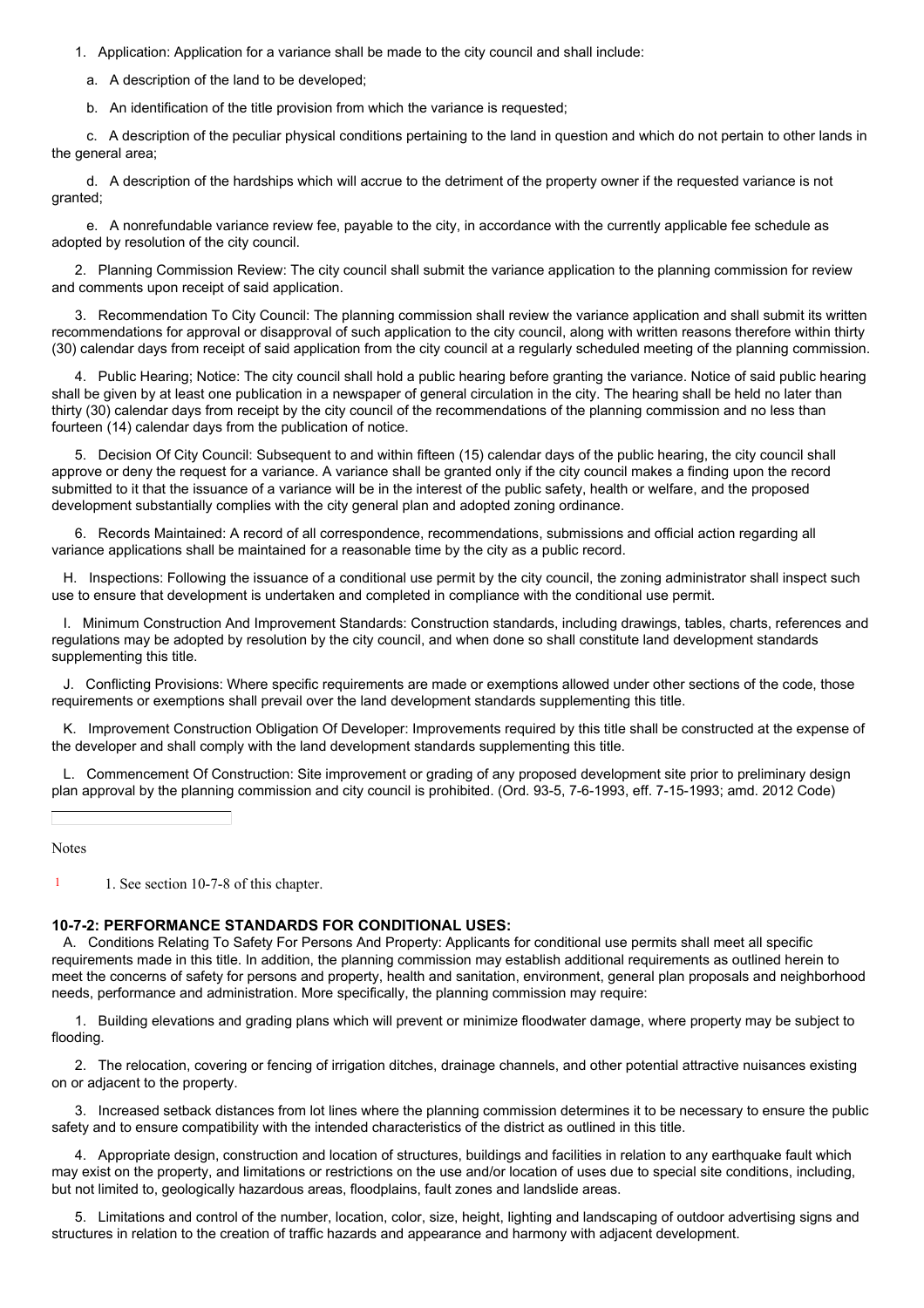6. Plans for the location, arrangement and dimensions of truck loading and unloading facilities.

7. Construction of curbs, gutters, drainage culverts, sidewalks, streets, fire hydrants and street lighting.

8. Reduction of permitted street grades for winter and storm conditions or exposure.

9. Fences shall not create visual nor other safety hazards. Backing movements, passing vehicles, sidewalk traffic or small children shall be considered in the location of fences.

B. Conditions Relating To Health And Sanitation:

1. Water: A guarantee of sufficient water to serve the intended land use and a water delivery system meeting standards adopted by the city council.

2. Wastewater And Waste Disposal Systems: A wastewater disposal system and a solid waste disposal system meeting standards adopted by the city council.

3. Water, Sewer And Drainage Facilities: Construction of water mains, sewer mains and drainage facilities serving the proposed use, in sizes necessary to protect existing utility users in the district and to provide for an orderly development of land in the city.

C. Environmental Concerns:

1. Sensitive Areas: Limitations or restrictions on the use or location of uses in sensitive areas due to soils capabilities, wildlife and plant life.

2. Pollution: Processes for the control, elimination or prevention of land, water or air pollution; the prevention of soil erosion; and the control of objectionable odors.

3. Ground Cover: The planting of ground cover or other surfacing to prevent dust and erosion.

4. Structuring Land: Restructuring of the land and planting of the same as directed by the planning commission when the conditional use involves cutting and/or filling the land and where such land would be adversely affected if not restructured.

D. Conditions Relating To Compliance With Intent Of General Plan And Characteristics Of Vicinity (Or Neighborhood):

1. Incompatible Characteristics: The removal of structures, debris or plant materials, incompatible with the intended characteristics of the district outlined in this title.

2. Screening: The screening of yards or other areas as protection from obnoxious land uses and activities.

3. Landscaping: Landscaping to ensure compatibility with the intended characteristics of the district as outlined in this title.

4. Walls, Fences, Hedges And Screening: Limitations or controls on the location, height and materials of walls, fences, hedges and screen plantings to ensure harmony with adjacent development, or to conceal storage areas, utility installations or other unsightly development.

5. Structure Relocation: The relocation of proposed or existing structures as necessary to provide for future streets on the major street plan of the city, adequate sight distances for general safety, groundwater control or similar problems.

6. Recreational Facilities: Provision for or construction of recreational facilities necessary to satisfy needs of the conditional use.

7. Density; Intensity: Population density and intensity of land use limitations where land capability or vicinity relationships make it appropriate to do so to protect health, safety and welfare, or conservation of values.

8. Other Improvements: Other improvements which serve the property in question and which may compensate in part or in whole for possible adverse impacts to the district from the proposed conditional use.

9. Fencing: The character of the neighborhood and aesthetics of the streetscape shall be considered in the location of fences and in determining the reduction of any front yard for fencing purposes.

E. Conditions Relating To Performance:

1. Time limits on the validity of the conditional use permit. Such time limits shall be determined by the following guidelines:

a. A conditional use permit for uses which are of a temporary nature only may be issued for the intended duration of the temporary use or for two (2) years, whichever period of time is shorter.

b. Unless there is substantial and positive development action under a conditional use permit within a period of one year of its issuance, said permit shall expire. The planning commission and city council may grant a maximum extension for one year, when deemed in the public interest.

2. A bond or other valuable assurance in favor of the city in an amount to be determined by the city council. The amount of said bond or other valuable assurance shall be calculated by the city engineer.

3. Specific short and long range plans of development may be required to demonstrate timeliness, feasibility and impact on the public.

F. Energy Conservation Concerns:

- 1. Solar orientation of buildings and uses.
- 2. Use of renewable energy sources.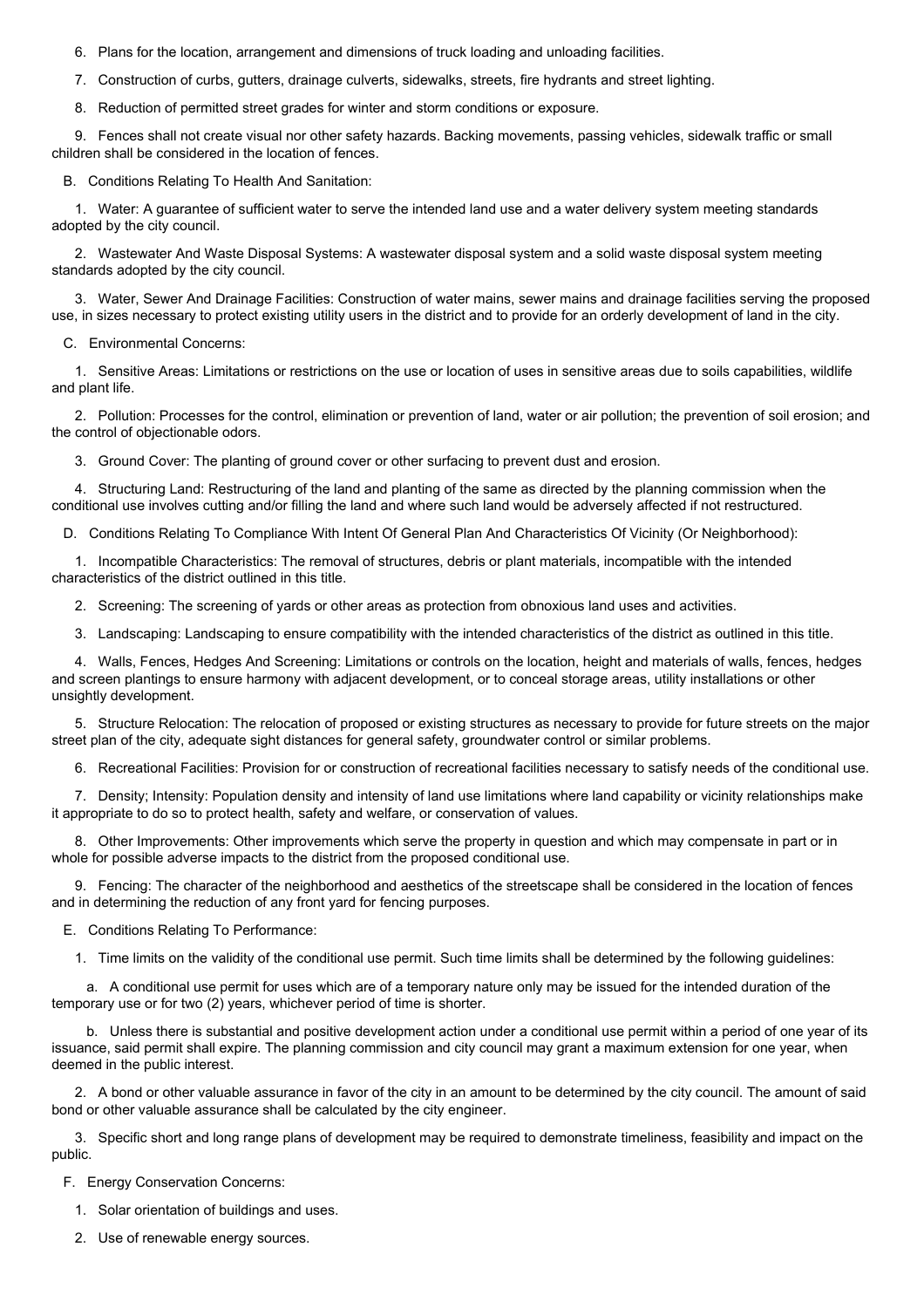3. Efficiency of exterior lighting.

4. Shading and protection of important buildings and pavings (parking lots, etc.), landscaping and trees, location of buildings and screens.

5. Effective use of vestibules.

- 6. Wind screening.
- 7. Circulation (travel) efficiency.
- 8. Efficiency of stormwater removal and erosion control.
- 9. Maintenance efficiency for on site improvements to be maintained by users, occupants and owners, etc.

G. Public Hearings: A public hearing may be held when deemed by the planning commission or city council to be in the public interest. However, in the following instances, the holding of a public hearing shall be mandatory:

1. The planning commission determines that existing streets and thoroughfares are not suitable and adequate to carry anticipated traffic, and increased densities resulting from the proposed use may generate traffic in such amounts as to overload the street network outside the district.

2. The planning commission determines that increases in miscellaneous traffic, light, odor or environmental pollution generated by the proposed use may significantly change the intended characteristics of the district as outlined in this title.

3. The planning commission determines that the architectural design of the proposed use varies significantly from the architectural characteristics of the district (as outlined in this title) in which such use is proposed. (Ord. 93-5, 7-6-1993, eff. 7-15- 1993)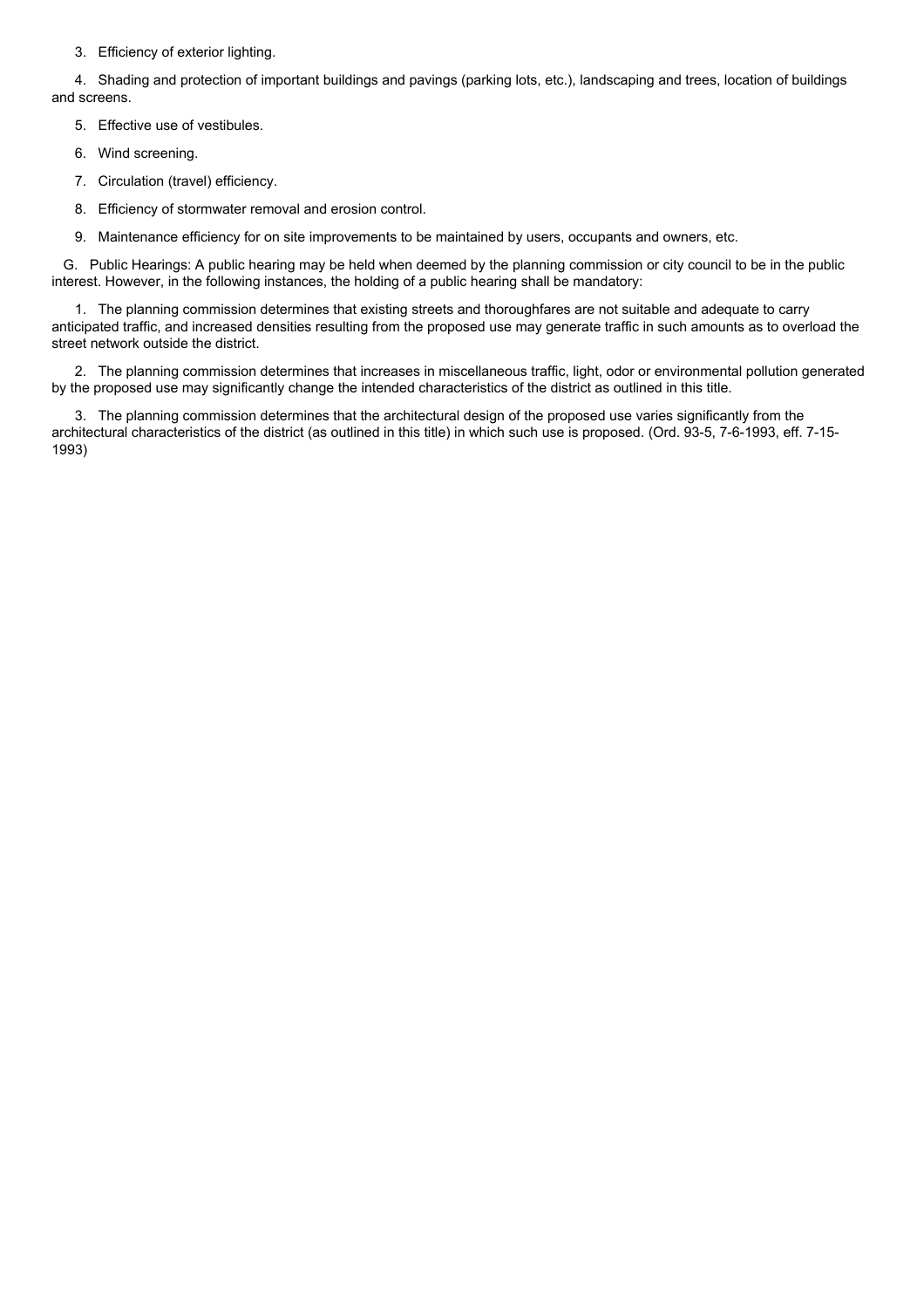#### **10-11-3: USE REGULATIONS:**

No building, structure or land shall be used and no building or structure shall be hereafter erected, structurally altered, enlarged or maintained in the Commercial and Industrial Districts except as provided in this title. Accessory uses and buildings customarily incidental to uses authorized by conditional use permit in any district are also authorized by issuance of a conditional use permit in any such district. "Temporary uses", as defined in section 10-1-46 of this title, are authorized in any district upon issuance of a conditional use permit for the same.

|                                                                                                                                 | Zone        |                |              |              |
|---------------------------------------------------------------------------------------------------------------------------------|-------------|----------------|--------------|--------------|
| <b>Use Regulations</b>                                                                                                          | $C-S$       | $C-G$          | $M-D$        | M-G          |
| <b>Production:</b>                                                                                                              |             |                |              |              |
| Crop production                                                                                                                 | N           | N              | $\mathbf C$  | $\mathsf{C}$ |
| Animal production                                                                                                               | N           | N              | N            | N            |
| Soil preparation, planting, cultivating, and crop                                                                               | N           | N              | $\mathsf{C}$ | $\mathsf{C}$ |
| harvesting                                                                                                                      |             |                |              |              |
| Mining:                                                                                                                         |             |                |              |              |
| Crude petroleum and natural gas extraction                                                                                      | N           | N              | N            | $\mathsf{C}$ |
| Mining (except oil and gas)                                                                                                     | N           | N              | N            | N            |
| Sand mining                                                                                                                     | N           | N              | N            | $\mathsf{C}$ |
| Support activities for mining                                                                                                   | N           | N              | $\mathsf{C}$ | $\mathsf{C}$ |
| Drilling oil and gas wells                                                                                                      | N           | N              | N            | $\mathsf{C}$ |
| Support activities for oil and gas operations                                                                                   | N           | N              | C            | $\mathsf{C}$ |
| <b>Utilities:</b>                                                                                                               |             |                |              |              |
| Fossil fuel electric power generation                                                                                           | N           | N              | N            | $\mathsf{C}$ |
| Nuclear electric power generation                                                                                               | N           | N              | N            | N            |
| Other electric power generation                                                                                                 | N           | N              | N            | $\mathsf{C}$ |
| Electric bulk power transmission and control                                                                                    | N           | N              | $\mathsf{C}$ | $\mathsf{C}$ |
| Electric power or natural gas distribution                                                                                      | N           | C              | $\mathsf{C}$ | $\mathsf{C}$ |
| Water supply and irrigation systems                                                                                             | C           | $\overline{C}$ | P            | P            |
| Sewage treatment facilities                                                                                                     | N           | N              | $\mathsf{C}$ | $\mathsf{C}$ |
| Steam and air conditioning supply                                                                                               | N           | N              | $\mathsf{C}$ | P            |
| <b>Building, Developing And General Contracting:</b>                                                                            |             |                |              |              |
| Construction and contractor services, office only                                                                               |             | P              | P            | P            |
| Construction and contractor services, outdoor<br>storage (outdoor storage detailed further in section<br>10-1-33 of this title) | N           | С              | P            | C            |
| <b>Manufacturing:</b>                                                                                                           |             |                |              |              |
| Food manufacturing                                                                                                              | N           | N              | C            | C            |
| Animal slaughtering                                                                                                             | N           | N              | N            | N            |
| Textile and textile product mills                                                                                               | N           | N              | P            | P            |
| Apparel manufacturing                                                                                                           | N           | $\mathsf{C}$   | P            | P            |
| Leather and allied product manufacturing                                                                                        | N           | N              | N            | C            |
| Wood product manufacturing                                                                                                      | N           | N              | $\mathsf{C}$ | $\mathsf{C}$ |
| Paper manufacturing                                                                                                             | N           | N              | $\mathsf{C}$ | $\mathsf{C}$ |
| Printing and related support activities                                                                                         | $\mathsf C$ | $\mathsf{C}$   | P            | $\mathsf{P}$ |
| Petroleum and coal products manufacturing                                                                                       | N           | N              | N            | $\mathsf{C}$ |
| Chemical manufacturing                                                                                                          | N           | N              | N            | $\mathsf{C}$ |
| Plastics and rubber products manufacturing                                                                                      | N           | N              | $\mathsf{C}$ | P            |
| Nonmetallic mineral product manufacturing                                                                                       | N           | N              | $\mathsf{C}$ | P            |
| Primary metal manufacturing                                                                                                     | N           | N              | N            | C            |
| Fabricated metal product manufacturing                                                                                          | N           | N              | $\mathsf{C}$ | $\mathsf{C}$ |
| Machinery manufacturing                                                                                                         | N           | N              | $\mathsf{C}$ | P            |
| Computer and electronic product manufacturing                                                                                   | N           | $\mathsf{C}$   | P            | P            |
| Electrical equipment, appliance and component<br>manufacturing                                                                  | N           | С              | P            | P            |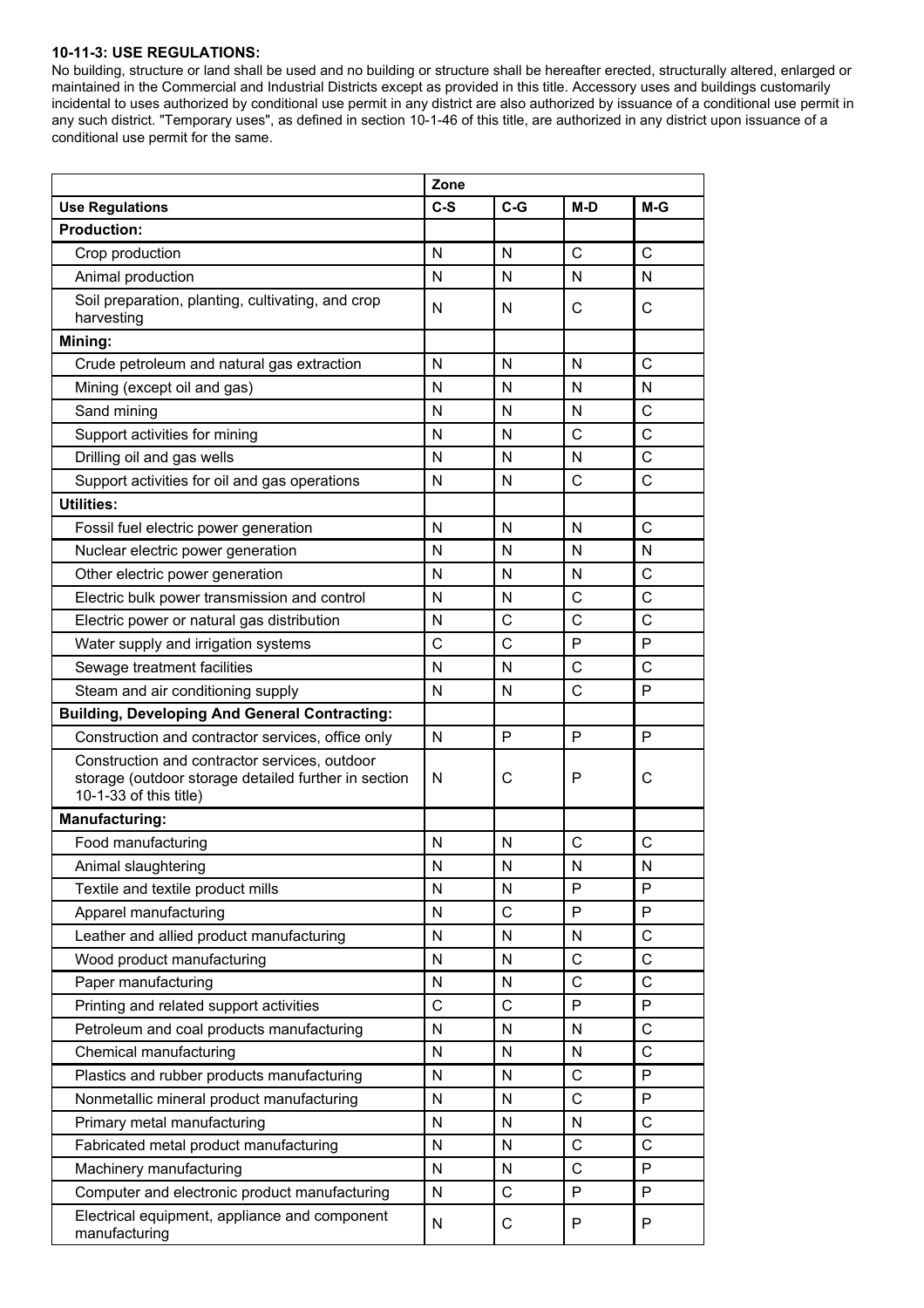| Transportation equipment manufacturing                                            | N            | N            | C            | P            |
|-----------------------------------------------------------------------------------|--------------|--------------|--------------|--------------|
| Furniture and related product manufacturing                                       | N            | N            | $\mathsf{C}$ | P            |
| Concrete service and batching plants                                              | N            | N            | $\mathsf{C}$ | P            |
| Miscellaneous manufacturing                                                       | N            | S            | S            | S            |
| <b>Wholesale/Retail Trade:</b>                                                    |              |              |              |              |
| Wholesale, trade, durable goods:                                                  |              |              |              |              |
| Automobile and other motor vehicle wholesalers                                    | N            | C            | P            | P            |
| Motor vehicle supplies and new part<br>wholesalers                                | N            | N            | P            | P            |
| Tire and tube wholesalers                                                         | N            | N            | $\mathsf{C}$ | P            |
| Motor vehicle part (used) wholesalers                                             | N            | N            | $\mathsf{C}$ | $\mathsf{C}$ |
| Home furnishing wholesalers                                                       | N            | $\mathsf{C}$ | P            | P            |
| <b>Construction material wholesalers</b>                                          | N            | N            | P            | P            |
| Commercial equipment wholesalers                                                  | N            | S            | S            | P            |
| Medical, dental and hospital equipment and<br>supplies wholesalers                | N            | C            | P            | P            |
| Other professional equipment and supplies<br>wholesalers                          | N            | S            | P            | P            |
| Metal service centers and offices                                                 | N            | N            | P            | P            |
| Coal and other mineral and ore wholesalers                                        | N            | N            | N            | C            |
| Electronic parts and equipment wholesalers                                        | N            | S            | P            | P            |
| Hardware wholesalers                                                              | N            | N            | P            | P            |
| Plumbing and heating equipment and supplies<br>(hydronics) wholesalers            | N            | N            | P            | P            |
| Warm air heating and air conditioning<br>equipment and supplies wholesalers       | N            | N            | P            | P            |
| Refrigeration equipment and supplies<br>wholesalers                               | N            | N            | P            | P            |
| Construction and mining (except petroleum)<br>machinery and equipment wholesalers | N            | N            | C            | P            |
| Farm and garden machinery and equipment<br>wholesalers                            | N            | N            | P            | P            |
| Industrial machinery and equipment wholesalers                                    | N            | N            | P            | P            |
| Industrial supplies wholesalers                                                   | N            | N            | $\mathsf{C}$ | P            |
| Service establishment equipment and supplies<br>wholesalers                       | N            | С            | C            | P            |
| Transportation equipment and supplies (except<br>motor vehicle) wholesalers       | N            | N            | C            | P            |
| Sporting and recreational goods and supplies<br>wholesalers                       | N            | $\mathsf{C}$ | P            | P            |
| Recyclable material wholesalers                                                   | $\mathsf{N}$ | N            | $\mathsf{C}$ | $\mathsf{C}$ |
| Jewelry, watch, precious stone and precious<br>metal wholesalers                  | N            | C            | P            | P            |
| Other miscellaneous durable goods wholesalers                                     | $\mathsf{N}$ | N            | S            | S            |
| Wholesale trade, nondurable goods:                                                |              |              |              |              |
| Paper and office supplies wholesalers                                             | $\mathsf{N}$ | $\mathsf{C}$ | P            | P            |
| Drug, drug proprietaries and druggist sundries<br>wholesalers                     | N            | C            | P            | P            |
| Piece goods, notions and other dry goods<br>wholesalers                           | N            | C            | P            | P            |
| Clothing wholesalers                                                              | N            | $\mathsf{C}$ | P            | P            |
| Grocery wholesalers                                                               | N            | N            | P            | P            |
| Other grocery and related products wholesalers                                    | N            | N            | P            | P            |
| Farm product raw material wholesalers                                             | N            | N            | C            | C            |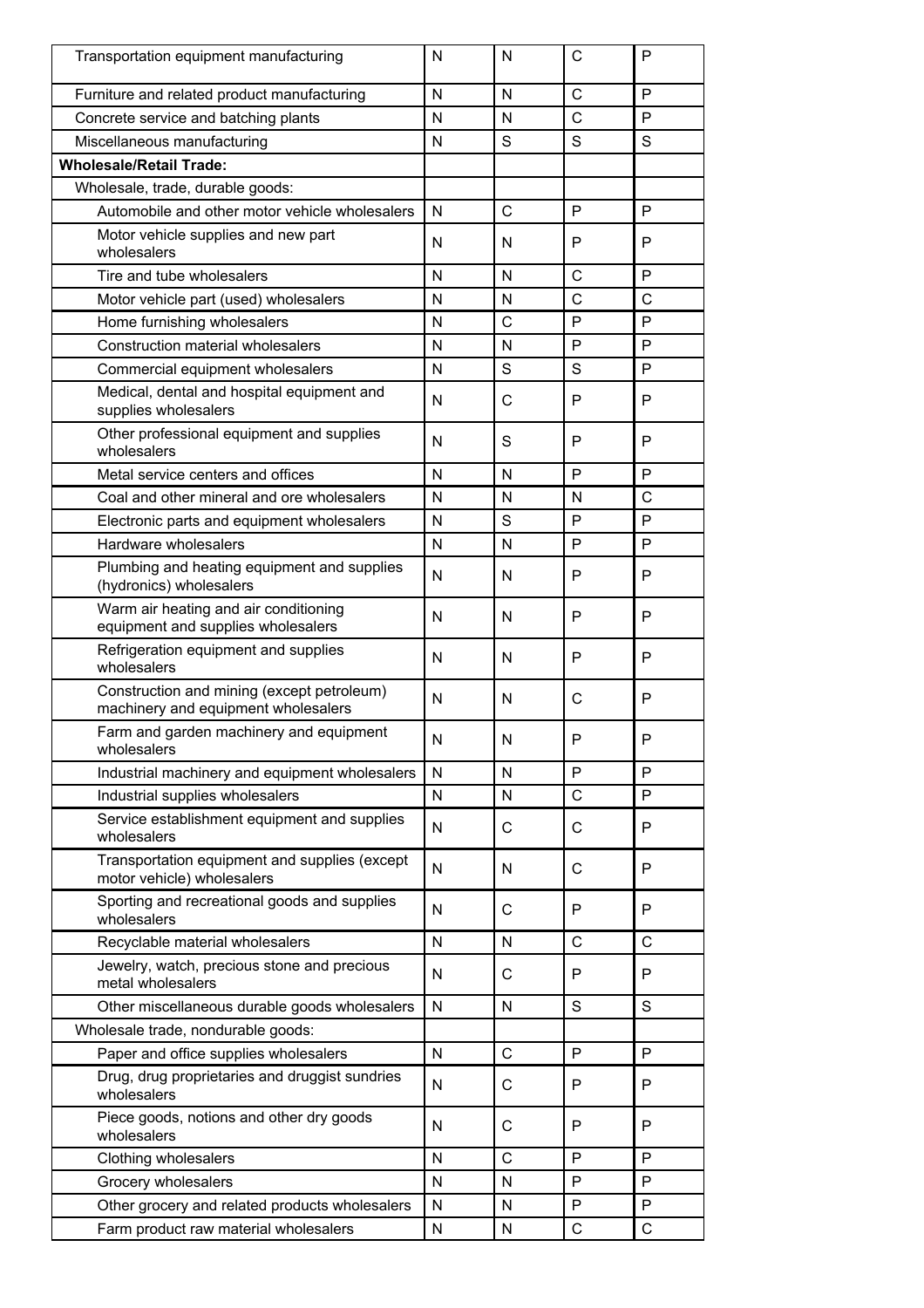| Plastics materials and basic forms and shapes<br>wholesalers                       | N            | N            | C            | C            |
|------------------------------------------------------------------------------------|--------------|--------------|--------------|--------------|
| Other chemical and allied products wholesalers                                     | N            | N            | S            | S            |
| Petroleum bulk stations and terminals                                              | N            | N            | C            | $\mathsf{C}$ |
| Petroleum and petroleum products (except bulk<br>stations and terminals) wholesale | N            | N            | С            | C            |
| Alcoholic beverage wholesalers                                                     | N            | $\mathsf{C}$ | P            | P            |
| Farm supplies wholesalers                                                          | N            | N            | P            | P            |
| Book, periodical and newspaper wholesalers                                         | $\mathsf{N}$ | $\mathsf{C}$ | P            | P            |
| Flower, nursery stock and florist supplies<br>wholesalers                          | N            | C            | P            | P            |
| Tobacco and tobacco product wholesalers                                            | N            | C            | P            | P            |
| Paint, varnish and supplies wholesalers                                            | N            | N            | P            | P            |
| Other miscellaneous nondurable goods<br>wholesalers                                | N            | S            | S            | S            |
| <b>Motor Vehicle And Parts Dealers:</b>                                            |              |              |              |              |
| Car dealers                                                                        | $\mathsf{C}$ | P            | P            | N            |
| Recreational vehicle, motorcycle, and boat dealers                                 | $\mathsf{C}$ | P            | P            | $\mathsf{N}$ |
| All other motor vehicle dealers                                                    | S            | P            | P            | N            |
| Automotive parts and accessories stores                                            | $\mathsf{C}$ | P            | P            | N            |
| <b>Tire dealers</b>                                                                | C            | P            | P            | N            |
| <b>Furniture And Home Furnishings Stores:</b>                                      |              |              |              |              |
| Furniture and home furnishings stores                                              | P            | P            | P            | N            |
| <b>Electronics And Appliance Stores:</b>                                           |              |              |              |              |
| Electronics and appliance stores                                                   | P            | P            | P            | N            |
| <b>Building Material And Garden Equipment And</b><br><b>Supplies Dealers:</b>      |              |              |              |              |
| Home centers                                                                       | N            | P            | P            | N            |
| Paint and wallpaper stores                                                         | P            | P            | P            | N            |
| Hardware stores (10,000 square feet or less)                                       | P            | P            | P            | N            |
| Other building material dealers                                                    | ${\sf N}$    | S            | P            | ${\sf N}$    |
| Outdoor power equipment stores - sales only                                        | $\mathsf{C}$ | P            | P            | N            |
| Nursery and garden centers                                                         | $\mathsf{C}$ | P            | P            | $\mathsf{N}$ |
| <b>Food And Beverage Stores:</b>                                                   |              |              |              |              |
| Supermarkets and other grocery (except<br>convenience) stores                      | $\mathbf C$  | P            | P            | N            |
| Convenience stores                                                                 | P            | P            | P            | N            |
| Meat markets                                                                       | $\mathsf{C}$ | P            | P            | N            |
| Fruit and vegetable markets, bakeries, and all other<br>specialty food stores      | P            | P            | P            | N            |
| Beer, wine and liquor stores                                                       | N            | C            | N            | $\mathsf{N}$ |
| <b>Health And Personal Care Stores:</b>                                            |              |              |              |              |
| Pharmacies and drugstores, cosmetics, and health<br>supplement stores              | P            | P            | P            | N            |
| Optical goods stores                                                               | P            | P            | P            | N            |
| <b>Gasoline Stations:</b>                                                          |              |              |              |              |
| Gasoline stations with convenience stores                                          | $\mathsf C$  | P            | P            | P            |
| Other gasoline stations                                                            | S            | P            | P            | P            |
| <b>Clothing And Clothing Accessories Stores:</b>                                   |              |              |              |              |
| Clothing and clothing accessory stores                                             | P            | P            | P            | N            |
| Luggage and leather goods stores                                                   | P            | P            | P            | N            |
| <b>Sporting Goods, Hobby, Book And Music Stores:</b>                               |              |              |              |              |
| Sporting goods, hobby, book and music stores                                       | $\mathsf{P}$ | $\mathsf{P}$ | $\mathsf{P}$ | ${\sf N}$    |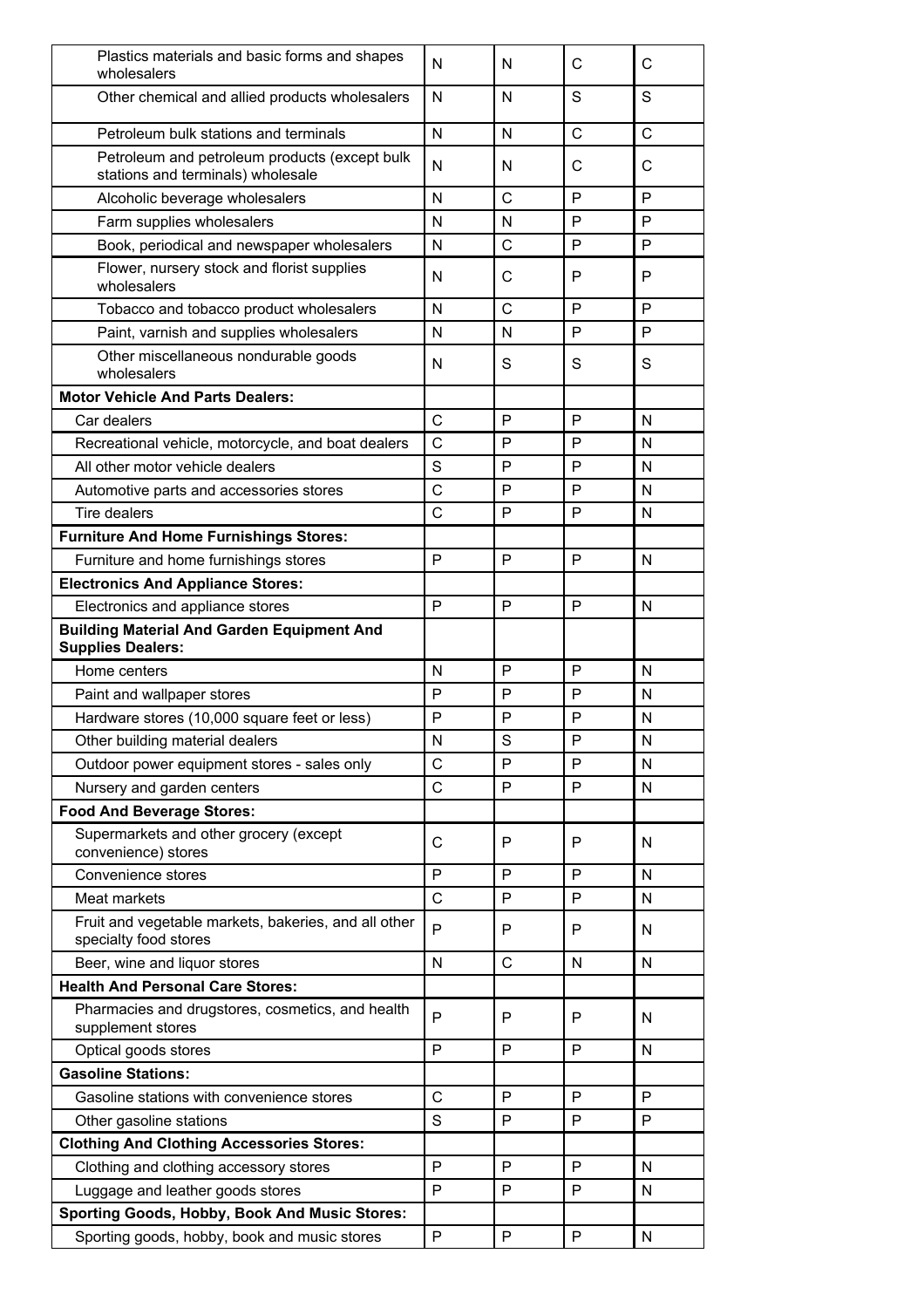| <b>General Merchandise Stores:</b><br>P<br>P<br>С<br>Department stores<br>N<br>P<br>P<br>P<br>N<br>All other general merchandise stores<br><b>Miscellaneous Store Retailers:</b><br>P<br>P<br>P<br>Florists<br>N<br>P<br>P<br>P<br>N<br>Office supplies and stationery stores<br>Gift, novelty and souvenir stores<br>Р<br>P<br>Ρ<br>N<br>Used merchandise stores<br>C<br>C<br>C<br>N<br>Р<br>P<br>Р<br>Pet and pet supplies stores<br>N<br>P<br>P<br>P<br>Art dealers<br>N<br>С<br>С<br>N<br>N<br>Manufactured (mobile) home dealers<br>P<br>P<br>Tobacco stores<br>N<br>N<br>S<br>S<br>S<br>All other miscellaneous store retailers<br>N<br><b>Nonstore Retailers:</b><br>C<br>P<br>Electronic shopping and mail order houses<br>N<br>N<br>C<br>Vending machine operators<br>P<br>N<br>N<br>С<br>C<br>Heating oil dealers<br>N<br>N<br>$\mathsf{C}$<br>C<br>Liquefied petroleum gas (bottled gas) dealers<br>N<br>N<br>Other fuel dealers<br>S<br>S<br>N<br>N<br>S<br>Other direct selling establishments<br>N<br>N<br>N<br><b>Air Transportation:</b><br>C<br>Air transportation<br>N<br>N<br>N<br><b>Rail Transportation:</b><br>C<br>$\mathsf{C}$<br>Rail transportation<br>N<br>N<br><b>Truck Transportation:</b><br>P<br>Freight trucking, local<br>P<br>N<br>N<br>С<br>P<br>Freight trucking, long distance<br>N<br>N<br>C<br>P<br>Used household and office goods moving<br>N<br>N<br><b>Transit And Ground Passenger Transportation:</b><br>C<br>C<br>C<br>$\mathsf{C}$<br>Urban transit systems<br>N<br>C<br>С<br>C<br>Interurban and rural bus transportation<br>C<br>P<br>Taxi and limousine service<br>N<br>N<br>С<br>P<br>School and employee bus transportation<br>N<br>N<br>C<br>P<br>Charter bus industry<br>N<br>N<br>Special needs transportation<br>С<br>P<br>N<br>N<br>All other transit and ground passenger<br>S<br>S<br>S<br>S<br>transportation<br><b>Pipeline Transportation:</b><br>$\mathsf{C}$<br>$\mathsf{C}$<br>Pipeline transportation<br>N<br>N<br><b>Scenic And Sightseeing Transportation:</b><br>P<br>C<br>C<br>P<br>Scenic and sightseeing transportation<br><b>Support Activities For Transportation:</b><br>Air traffic control<br>C<br>C<br>$\mathsf{C}$<br>N<br>S<br>S<br>Other airport operations<br>N<br>N<br>Other support activities for air transportation,<br>S<br>S<br>S<br>N<br>except fuel<br>$\overline{C}$<br>C<br>N<br>Support activities for rail transportation<br>N<br>S<br>S<br>Other support activities for water transportation<br>N<br>N<br>C<br>$\overline{C}$<br>N<br>Motor vehicle towing and impound lots<br>N<br>S<br>S<br>Other support activities for road transportation<br>$\mathsf{N}$<br>N<br>$\mathsf{C}$<br>C<br>N<br>N<br>Freight transportation arrangement | News dealers and newsstands | P | P | P | N |
|-----------------------------------------------------------------------------------------------------------------------------------------------------------------------------------------------------------------------------------------------------------------------------------------------------------------------------------------------------------------------------------------------------------------------------------------------------------------------------------------------------------------------------------------------------------------------------------------------------------------------------------------------------------------------------------------------------------------------------------------------------------------------------------------------------------------------------------------------------------------------------------------------------------------------------------------------------------------------------------------------------------------------------------------------------------------------------------------------------------------------------------------------------------------------------------------------------------------------------------------------------------------------------------------------------------------------------------------------------------------------------------------------------------------------------------------------------------------------------------------------------------------------------------------------------------------------------------------------------------------------------------------------------------------------------------------------------------------------------------------------------------------------------------------------------------------------------------------------------------------------------------------------------------------------------------------------------------------------------------------------------------------------------------------------------------------------------------------------------------------------------------------------------------------------------------------------------------------------------------------------------------------------------------------------------------------------------------------------------------------------------------------------------------------------------------------------------------------------------------------------------------------------------------------------------------------------------------------------------------------------------------------------------------------------------------------------------------------------------------------|-----------------------------|---|---|---|---|
|                                                                                                                                                                                                                                                                                                                                                                                                                                                                                                                                                                                                                                                                                                                                                                                                                                                                                                                                                                                                                                                                                                                                                                                                                                                                                                                                                                                                                                                                                                                                                                                                                                                                                                                                                                                                                                                                                                                                                                                                                                                                                                                                                                                                                                                                                                                                                                                                                                                                                                                                                                                                                                                                                                                                         |                             |   |   |   |   |
|                                                                                                                                                                                                                                                                                                                                                                                                                                                                                                                                                                                                                                                                                                                                                                                                                                                                                                                                                                                                                                                                                                                                                                                                                                                                                                                                                                                                                                                                                                                                                                                                                                                                                                                                                                                                                                                                                                                                                                                                                                                                                                                                                                                                                                                                                                                                                                                                                                                                                                                                                                                                                                                                                                                                         |                             |   |   |   |   |
|                                                                                                                                                                                                                                                                                                                                                                                                                                                                                                                                                                                                                                                                                                                                                                                                                                                                                                                                                                                                                                                                                                                                                                                                                                                                                                                                                                                                                                                                                                                                                                                                                                                                                                                                                                                                                                                                                                                                                                                                                                                                                                                                                                                                                                                                                                                                                                                                                                                                                                                                                                                                                                                                                                                                         |                             |   |   |   |   |
|                                                                                                                                                                                                                                                                                                                                                                                                                                                                                                                                                                                                                                                                                                                                                                                                                                                                                                                                                                                                                                                                                                                                                                                                                                                                                                                                                                                                                                                                                                                                                                                                                                                                                                                                                                                                                                                                                                                                                                                                                                                                                                                                                                                                                                                                                                                                                                                                                                                                                                                                                                                                                                                                                                                                         |                             |   |   |   |   |
|                                                                                                                                                                                                                                                                                                                                                                                                                                                                                                                                                                                                                                                                                                                                                                                                                                                                                                                                                                                                                                                                                                                                                                                                                                                                                                                                                                                                                                                                                                                                                                                                                                                                                                                                                                                                                                                                                                                                                                                                                                                                                                                                                                                                                                                                                                                                                                                                                                                                                                                                                                                                                                                                                                                                         |                             |   |   |   |   |
|                                                                                                                                                                                                                                                                                                                                                                                                                                                                                                                                                                                                                                                                                                                                                                                                                                                                                                                                                                                                                                                                                                                                                                                                                                                                                                                                                                                                                                                                                                                                                                                                                                                                                                                                                                                                                                                                                                                                                                                                                                                                                                                                                                                                                                                                                                                                                                                                                                                                                                                                                                                                                                                                                                                                         |                             |   |   |   |   |
|                                                                                                                                                                                                                                                                                                                                                                                                                                                                                                                                                                                                                                                                                                                                                                                                                                                                                                                                                                                                                                                                                                                                                                                                                                                                                                                                                                                                                                                                                                                                                                                                                                                                                                                                                                                                                                                                                                                                                                                                                                                                                                                                                                                                                                                                                                                                                                                                                                                                                                                                                                                                                                                                                                                                         |                             |   |   |   |   |
|                                                                                                                                                                                                                                                                                                                                                                                                                                                                                                                                                                                                                                                                                                                                                                                                                                                                                                                                                                                                                                                                                                                                                                                                                                                                                                                                                                                                                                                                                                                                                                                                                                                                                                                                                                                                                                                                                                                                                                                                                                                                                                                                                                                                                                                                                                                                                                                                                                                                                                                                                                                                                                                                                                                                         |                             |   |   |   |   |
|                                                                                                                                                                                                                                                                                                                                                                                                                                                                                                                                                                                                                                                                                                                                                                                                                                                                                                                                                                                                                                                                                                                                                                                                                                                                                                                                                                                                                                                                                                                                                                                                                                                                                                                                                                                                                                                                                                                                                                                                                                                                                                                                                                                                                                                                                                                                                                                                                                                                                                                                                                                                                                                                                                                                         |                             |   |   |   |   |
|                                                                                                                                                                                                                                                                                                                                                                                                                                                                                                                                                                                                                                                                                                                                                                                                                                                                                                                                                                                                                                                                                                                                                                                                                                                                                                                                                                                                                                                                                                                                                                                                                                                                                                                                                                                                                                                                                                                                                                                                                                                                                                                                                                                                                                                                                                                                                                                                                                                                                                                                                                                                                                                                                                                                         |                             |   |   |   |   |
|                                                                                                                                                                                                                                                                                                                                                                                                                                                                                                                                                                                                                                                                                                                                                                                                                                                                                                                                                                                                                                                                                                                                                                                                                                                                                                                                                                                                                                                                                                                                                                                                                                                                                                                                                                                                                                                                                                                                                                                                                                                                                                                                                                                                                                                                                                                                                                                                                                                                                                                                                                                                                                                                                                                                         |                             |   |   |   |   |
|                                                                                                                                                                                                                                                                                                                                                                                                                                                                                                                                                                                                                                                                                                                                                                                                                                                                                                                                                                                                                                                                                                                                                                                                                                                                                                                                                                                                                                                                                                                                                                                                                                                                                                                                                                                                                                                                                                                                                                                                                                                                                                                                                                                                                                                                                                                                                                                                                                                                                                                                                                                                                                                                                                                                         |                             |   |   |   |   |
|                                                                                                                                                                                                                                                                                                                                                                                                                                                                                                                                                                                                                                                                                                                                                                                                                                                                                                                                                                                                                                                                                                                                                                                                                                                                                                                                                                                                                                                                                                                                                                                                                                                                                                                                                                                                                                                                                                                                                                                                                                                                                                                                                                                                                                                                                                                                                                                                                                                                                                                                                                                                                                                                                                                                         |                             |   |   |   |   |
|                                                                                                                                                                                                                                                                                                                                                                                                                                                                                                                                                                                                                                                                                                                                                                                                                                                                                                                                                                                                                                                                                                                                                                                                                                                                                                                                                                                                                                                                                                                                                                                                                                                                                                                                                                                                                                                                                                                                                                                                                                                                                                                                                                                                                                                                                                                                                                                                                                                                                                                                                                                                                                                                                                                                         |                             |   |   |   |   |
|                                                                                                                                                                                                                                                                                                                                                                                                                                                                                                                                                                                                                                                                                                                                                                                                                                                                                                                                                                                                                                                                                                                                                                                                                                                                                                                                                                                                                                                                                                                                                                                                                                                                                                                                                                                                                                                                                                                                                                                                                                                                                                                                                                                                                                                                                                                                                                                                                                                                                                                                                                                                                                                                                                                                         |                             |   |   |   |   |
|                                                                                                                                                                                                                                                                                                                                                                                                                                                                                                                                                                                                                                                                                                                                                                                                                                                                                                                                                                                                                                                                                                                                                                                                                                                                                                                                                                                                                                                                                                                                                                                                                                                                                                                                                                                                                                                                                                                                                                                                                                                                                                                                                                                                                                                                                                                                                                                                                                                                                                                                                                                                                                                                                                                                         |                             |   |   |   |   |
|                                                                                                                                                                                                                                                                                                                                                                                                                                                                                                                                                                                                                                                                                                                                                                                                                                                                                                                                                                                                                                                                                                                                                                                                                                                                                                                                                                                                                                                                                                                                                                                                                                                                                                                                                                                                                                                                                                                                                                                                                                                                                                                                                                                                                                                                                                                                                                                                                                                                                                                                                                                                                                                                                                                                         |                             |   |   |   |   |
|                                                                                                                                                                                                                                                                                                                                                                                                                                                                                                                                                                                                                                                                                                                                                                                                                                                                                                                                                                                                                                                                                                                                                                                                                                                                                                                                                                                                                                                                                                                                                                                                                                                                                                                                                                                                                                                                                                                                                                                                                                                                                                                                                                                                                                                                                                                                                                                                                                                                                                                                                                                                                                                                                                                                         |                             |   |   |   |   |
|                                                                                                                                                                                                                                                                                                                                                                                                                                                                                                                                                                                                                                                                                                                                                                                                                                                                                                                                                                                                                                                                                                                                                                                                                                                                                                                                                                                                                                                                                                                                                                                                                                                                                                                                                                                                                                                                                                                                                                                                                                                                                                                                                                                                                                                                                                                                                                                                                                                                                                                                                                                                                                                                                                                                         |                             |   |   |   |   |
|                                                                                                                                                                                                                                                                                                                                                                                                                                                                                                                                                                                                                                                                                                                                                                                                                                                                                                                                                                                                                                                                                                                                                                                                                                                                                                                                                                                                                                                                                                                                                                                                                                                                                                                                                                                                                                                                                                                                                                                                                                                                                                                                                                                                                                                                                                                                                                                                                                                                                                                                                                                                                                                                                                                                         |                             |   |   |   |   |
|                                                                                                                                                                                                                                                                                                                                                                                                                                                                                                                                                                                                                                                                                                                                                                                                                                                                                                                                                                                                                                                                                                                                                                                                                                                                                                                                                                                                                                                                                                                                                                                                                                                                                                                                                                                                                                                                                                                                                                                                                                                                                                                                                                                                                                                                                                                                                                                                                                                                                                                                                                                                                                                                                                                                         |                             |   |   |   |   |
|                                                                                                                                                                                                                                                                                                                                                                                                                                                                                                                                                                                                                                                                                                                                                                                                                                                                                                                                                                                                                                                                                                                                                                                                                                                                                                                                                                                                                                                                                                                                                                                                                                                                                                                                                                                                                                                                                                                                                                                                                                                                                                                                                                                                                                                                                                                                                                                                                                                                                                                                                                                                                                                                                                                                         |                             |   |   |   |   |
|                                                                                                                                                                                                                                                                                                                                                                                                                                                                                                                                                                                                                                                                                                                                                                                                                                                                                                                                                                                                                                                                                                                                                                                                                                                                                                                                                                                                                                                                                                                                                                                                                                                                                                                                                                                                                                                                                                                                                                                                                                                                                                                                                                                                                                                                                                                                                                                                                                                                                                                                                                                                                                                                                                                                         |                             |   |   |   |   |
|                                                                                                                                                                                                                                                                                                                                                                                                                                                                                                                                                                                                                                                                                                                                                                                                                                                                                                                                                                                                                                                                                                                                                                                                                                                                                                                                                                                                                                                                                                                                                                                                                                                                                                                                                                                                                                                                                                                                                                                                                                                                                                                                                                                                                                                                                                                                                                                                                                                                                                                                                                                                                                                                                                                                         |                             |   |   |   |   |
|                                                                                                                                                                                                                                                                                                                                                                                                                                                                                                                                                                                                                                                                                                                                                                                                                                                                                                                                                                                                                                                                                                                                                                                                                                                                                                                                                                                                                                                                                                                                                                                                                                                                                                                                                                                                                                                                                                                                                                                                                                                                                                                                                                                                                                                                                                                                                                                                                                                                                                                                                                                                                                                                                                                                         |                             |   |   |   |   |
|                                                                                                                                                                                                                                                                                                                                                                                                                                                                                                                                                                                                                                                                                                                                                                                                                                                                                                                                                                                                                                                                                                                                                                                                                                                                                                                                                                                                                                                                                                                                                                                                                                                                                                                                                                                                                                                                                                                                                                                                                                                                                                                                                                                                                                                                                                                                                                                                                                                                                                                                                                                                                                                                                                                                         |                             |   |   |   |   |
|                                                                                                                                                                                                                                                                                                                                                                                                                                                                                                                                                                                                                                                                                                                                                                                                                                                                                                                                                                                                                                                                                                                                                                                                                                                                                                                                                                                                                                                                                                                                                                                                                                                                                                                                                                                                                                                                                                                                                                                                                                                                                                                                                                                                                                                                                                                                                                                                                                                                                                                                                                                                                                                                                                                                         |                             |   |   |   |   |
|                                                                                                                                                                                                                                                                                                                                                                                                                                                                                                                                                                                                                                                                                                                                                                                                                                                                                                                                                                                                                                                                                                                                                                                                                                                                                                                                                                                                                                                                                                                                                                                                                                                                                                                                                                                                                                                                                                                                                                                                                                                                                                                                                                                                                                                                                                                                                                                                                                                                                                                                                                                                                                                                                                                                         |                             |   |   |   |   |
|                                                                                                                                                                                                                                                                                                                                                                                                                                                                                                                                                                                                                                                                                                                                                                                                                                                                                                                                                                                                                                                                                                                                                                                                                                                                                                                                                                                                                                                                                                                                                                                                                                                                                                                                                                                                                                                                                                                                                                                                                                                                                                                                                                                                                                                                                                                                                                                                                                                                                                                                                                                                                                                                                                                                         |                             |   |   |   |   |
|                                                                                                                                                                                                                                                                                                                                                                                                                                                                                                                                                                                                                                                                                                                                                                                                                                                                                                                                                                                                                                                                                                                                                                                                                                                                                                                                                                                                                                                                                                                                                                                                                                                                                                                                                                                                                                                                                                                                                                                                                                                                                                                                                                                                                                                                                                                                                                                                                                                                                                                                                                                                                                                                                                                                         |                             |   |   |   |   |
|                                                                                                                                                                                                                                                                                                                                                                                                                                                                                                                                                                                                                                                                                                                                                                                                                                                                                                                                                                                                                                                                                                                                                                                                                                                                                                                                                                                                                                                                                                                                                                                                                                                                                                                                                                                                                                                                                                                                                                                                                                                                                                                                                                                                                                                                                                                                                                                                                                                                                                                                                                                                                                                                                                                                         |                             |   |   |   |   |
|                                                                                                                                                                                                                                                                                                                                                                                                                                                                                                                                                                                                                                                                                                                                                                                                                                                                                                                                                                                                                                                                                                                                                                                                                                                                                                                                                                                                                                                                                                                                                                                                                                                                                                                                                                                                                                                                                                                                                                                                                                                                                                                                                                                                                                                                                                                                                                                                                                                                                                                                                                                                                                                                                                                                         |                             |   |   |   |   |
|                                                                                                                                                                                                                                                                                                                                                                                                                                                                                                                                                                                                                                                                                                                                                                                                                                                                                                                                                                                                                                                                                                                                                                                                                                                                                                                                                                                                                                                                                                                                                                                                                                                                                                                                                                                                                                                                                                                                                                                                                                                                                                                                                                                                                                                                                                                                                                                                                                                                                                                                                                                                                                                                                                                                         |                             |   |   |   |   |
|                                                                                                                                                                                                                                                                                                                                                                                                                                                                                                                                                                                                                                                                                                                                                                                                                                                                                                                                                                                                                                                                                                                                                                                                                                                                                                                                                                                                                                                                                                                                                                                                                                                                                                                                                                                                                                                                                                                                                                                                                                                                                                                                                                                                                                                                                                                                                                                                                                                                                                                                                                                                                                                                                                                                         |                             |   |   |   |   |
|                                                                                                                                                                                                                                                                                                                                                                                                                                                                                                                                                                                                                                                                                                                                                                                                                                                                                                                                                                                                                                                                                                                                                                                                                                                                                                                                                                                                                                                                                                                                                                                                                                                                                                                                                                                                                                                                                                                                                                                                                                                                                                                                                                                                                                                                                                                                                                                                                                                                                                                                                                                                                                                                                                                                         |                             |   |   |   |   |
|                                                                                                                                                                                                                                                                                                                                                                                                                                                                                                                                                                                                                                                                                                                                                                                                                                                                                                                                                                                                                                                                                                                                                                                                                                                                                                                                                                                                                                                                                                                                                                                                                                                                                                                                                                                                                                                                                                                                                                                                                                                                                                                                                                                                                                                                                                                                                                                                                                                                                                                                                                                                                                                                                                                                         |                             |   |   |   |   |
|                                                                                                                                                                                                                                                                                                                                                                                                                                                                                                                                                                                                                                                                                                                                                                                                                                                                                                                                                                                                                                                                                                                                                                                                                                                                                                                                                                                                                                                                                                                                                                                                                                                                                                                                                                                                                                                                                                                                                                                                                                                                                                                                                                                                                                                                                                                                                                                                                                                                                                                                                                                                                                                                                                                                         |                             |   |   |   |   |
|                                                                                                                                                                                                                                                                                                                                                                                                                                                                                                                                                                                                                                                                                                                                                                                                                                                                                                                                                                                                                                                                                                                                                                                                                                                                                                                                                                                                                                                                                                                                                                                                                                                                                                                                                                                                                                                                                                                                                                                                                                                                                                                                                                                                                                                                                                                                                                                                                                                                                                                                                                                                                                                                                                                                         |                             |   |   |   |   |
|                                                                                                                                                                                                                                                                                                                                                                                                                                                                                                                                                                                                                                                                                                                                                                                                                                                                                                                                                                                                                                                                                                                                                                                                                                                                                                                                                                                                                                                                                                                                                                                                                                                                                                                                                                                                                                                                                                                                                                                                                                                                                                                                                                                                                                                                                                                                                                                                                                                                                                                                                                                                                                                                                                                                         |                             |   |   |   |   |
|                                                                                                                                                                                                                                                                                                                                                                                                                                                                                                                                                                                                                                                                                                                                                                                                                                                                                                                                                                                                                                                                                                                                                                                                                                                                                                                                                                                                                                                                                                                                                                                                                                                                                                                                                                                                                                                                                                                                                                                                                                                                                                                                                                                                                                                                                                                                                                                                                                                                                                                                                                                                                                                                                                                                         |                             |   |   |   |   |
|                                                                                                                                                                                                                                                                                                                                                                                                                                                                                                                                                                                                                                                                                                                                                                                                                                                                                                                                                                                                                                                                                                                                                                                                                                                                                                                                                                                                                                                                                                                                                                                                                                                                                                                                                                                                                                                                                                                                                                                                                                                                                                                                                                                                                                                                                                                                                                                                                                                                                                                                                                                                                                                                                                                                         |                             |   |   |   |   |
|                                                                                                                                                                                                                                                                                                                                                                                                                                                                                                                                                                                                                                                                                                                                                                                                                                                                                                                                                                                                                                                                                                                                                                                                                                                                                                                                                                                                                                                                                                                                                                                                                                                                                                                                                                                                                                                                                                                                                                                                                                                                                                                                                                                                                                                                                                                                                                                                                                                                                                                                                                                                                                                                                                                                         |                             |   |   |   |   |
|                                                                                                                                                                                                                                                                                                                                                                                                                                                                                                                                                                                                                                                                                                                                                                                                                                                                                                                                                                                                                                                                                                                                                                                                                                                                                                                                                                                                                                                                                                                                                                                                                                                                                                                                                                                                                                                                                                                                                                                                                                                                                                                                                                                                                                                                                                                                                                                                                                                                                                                                                                                                                                                                                                                                         |                             |   |   |   |   |
|                                                                                                                                                                                                                                                                                                                                                                                                                                                                                                                                                                                                                                                                                                                                                                                                                                                                                                                                                                                                                                                                                                                                                                                                                                                                                                                                                                                                                                                                                                                                                                                                                                                                                                                                                                                                                                                                                                                                                                                                                                                                                                                                                                                                                                                                                                                                                                                                                                                                                                                                                                                                                                                                                                                                         |                             |   |   |   |   |
|                                                                                                                                                                                                                                                                                                                                                                                                                                                                                                                                                                                                                                                                                                                                                                                                                                                                                                                                                                                                                                                                                                                                                                                                                                                                                                                                                                                                                                                                                                                                                                                                                                                                                                                                                                                                                                                                                                                                                                                                                                                                                                                                                                                                                                                                                                                                                                                                                                                                                                                                                                                                                                                                                                                                         |                             |   |   |   |   |
|                                                                                                                                                                                                                                                                                                                                                                                                                                                                                                                                                                                                                                                                                                                                                                                                                                                                                                                                                                                                                                                                                                                                                                                                                                                                                                                                                                                                                                                                                                                                                                                                                                                                                                                                                                                                                                                                                                                                                                                                                                                                                                                                                                                                                                                                                                                                                                                                                                                                                                                                                                                                                                                                                                                                         |                             |   |   |   |   |
|                                                                                                                                                                                                                                                                                                                                                                                                                                                                                                                                                                                                                                                                                                                                                                                                                                                                                                                                                                                                                                                                                                                                                                                                                                                                                                                                                                                                                                                                                                                                                                                                                                                                                                                                                                                                                                                                                                                                                                                                                                                                                                                                                                                                                                                                                                                                                                                                                                                                                                                                                                                                                                                                                                                                         |                             |   |   |   |   |
|                                                                                                                                                                                                                                                                                                                                                                                                                                                                                                                                                                                                                                                                                                                                                                                                                                                                                                                                                                                                                                                                                                                                                                                                                                                                                                                                                                                                                                                                                                                                                                                                                                                                                                                                                                                                                                                                                                                                                                                                                                                                                                                                                                                                                                                                                                                                                                                                                                                                                                                                                                                                                                                                                                                                         |                             |   |   |   |   |
|                                                                                                                                                                                                                                                                                                                                                                                                                                                                                                                                                                                                                                                                                                                                                                                                                                                                                                                                                                                                                                                                                                                                                                                                                                                                                                                                                                                                                                                                                                                                                                                                                                                                                                                                                                                                                                                                                                                                                                                                                                                                                                                                                                                                                                                                                                                                                                                                                                                                                                                                                                                                                                                                                                                                         |                             |   |   |   |   |
|                                                                                                                                                                                                                                                                                                                                                                                                                                                                                                                                                                                                                                                                                                                                                                                                                                                                                                                                                                                                                                                                                                                                                                                                                                                                                                                                                                                                                                                                                                                                                                                                                                                                                                                                                                                                                                                                                                                                                                                                                                                                                                                                                                                                                                                                                                                                                                                                                                                                                                                                                                                                                                                                                                                                         |                             |   |   |   |   |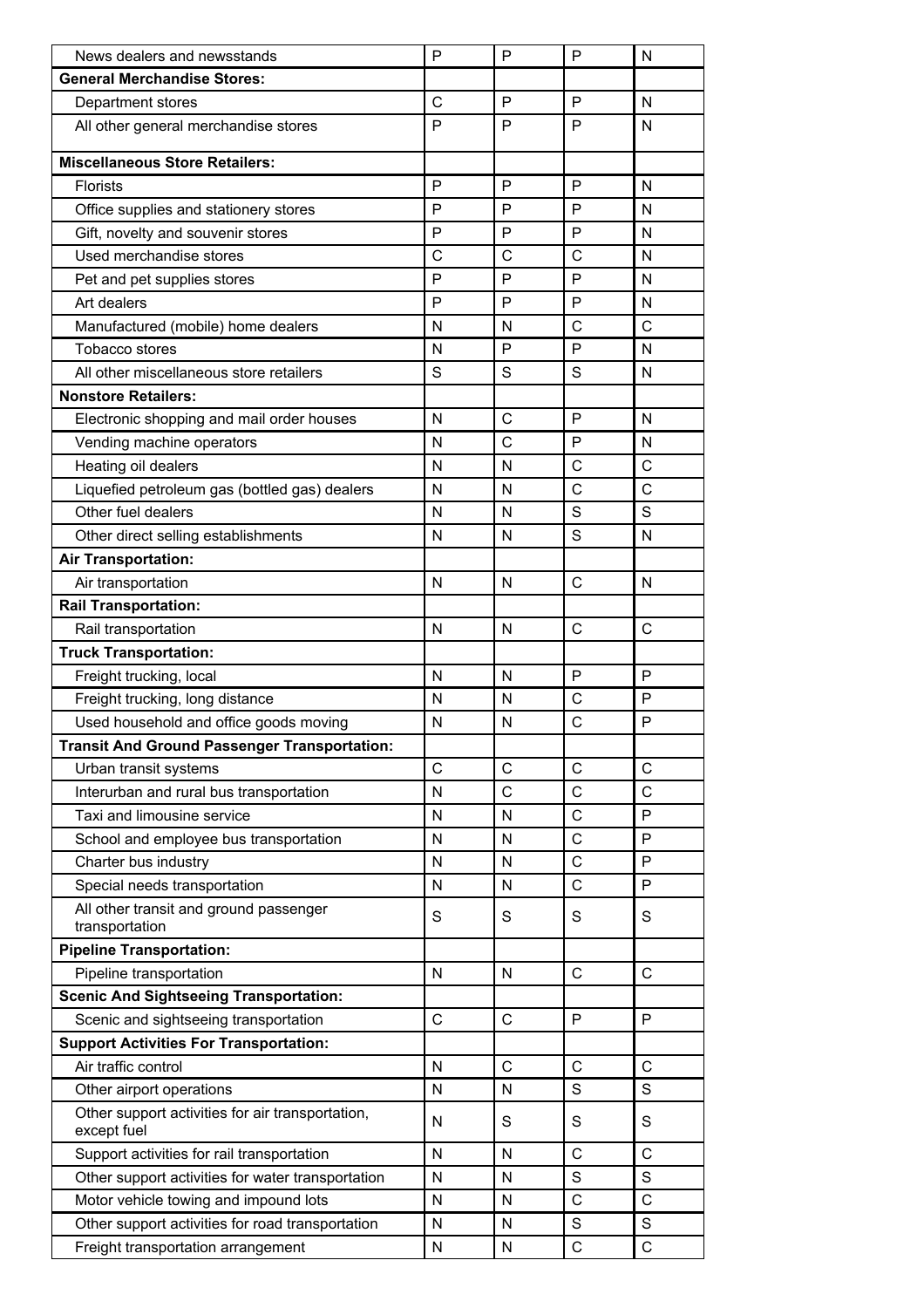| Packing and crating                                                         | N              | N              | C              | C              |
|-----------------------------------------------------------------------------|----------------|----------------|----------------|----------------|
| All other support activities for transportation                             | N              | N              | S              | S              |
| <b>Postal Service:</b>                                                      |                |                |                |                |
| Postal service                                                              | P              | P              | P              | P              |
| <b>Couriers And Messengers:</b>                                             |                |                |                |                |
| Couriers, messengers and local delivery                                     | $\mathsf{C}$   | $\mathsf{C}$   | P              | P              |
| <b>Warehousing And Storage Facilities:</b>                                  |                |                |                |                |
| General warehousing and storage facilities                                  | N              | $\mathsf{C}$   | P              | P              |
| Self-storage units                                                          | N              | N              | $\mathsf{C}$   | $\mathsf{C}$   |
| Other warehousing and storage facilities                                    | N              | N              | S              | S              |
| <b>Publishing Industries:</b>                                               |                |                |                |                |
| General publishers                                                          | N              | $\mathsf{C}$   | P              | P              |
| Software publishers                                                         | P              | P              | P              | P              |
| <b>Motion Picture And Sound Recording Industries:</b>                       |                |                |                |                |
| Motion picture and video production and distribution                        | C              | $\mathsf{C}$   | $\mathsf{C}$   | $\mathsf{C}$   |
| Motion picture theaters, except drive-ins                                   | P              | P              | P              | N              |
| Drive-in motion picture theaters                                            | N              | N              | C              | N              |
| Teleproduction and other postproduction services                            | C              | $\mathsf{C}$   | $\overline{C}$ | $\overline{C}$ |
| Other motion picture and video industries                                   | S              | S              | S              | S              |
| Record production and distribution                                          | $\overline{C}$ | $\overline{C}$ | P              | P              |
| Music publishers and sound recording studios                                | C              | C              | C              | $\mathsf{C}$   |
| Other sound recording industries                                            | S              | S              | S              | $\mathsf{S}$   |
| <b>Broadcasting And Telecommunications:</b>                                 |                |                |                |                |
| Broadcasting and telecommunications services                                | C              | $\mathsf{C}$   | P              | P              |
| Cellular and other wireless telecommunications                              | N              | C              | C              | $\mathsf{C}$   |
| Telecommunications resellers                                                | P              | P              | P              | P              |
| Satellite telecommunications                                                | C              | C              | P              | P              |
| Other telecommunications                                                    | S              | S              | S              | S              |
| <b>Information Services And Data Processing</b>                             |                |                |                |                |
| Services:                                                                   |                |                |                |                |
| Information services and data processing services                           | P              | P              | P              | P              |
| <b>Credit Intermediation And Related Activities:</b>                        |                |                |                |                |
| Banks and credit unions                                                     | P              | P              | P              | N              |
| Credit intermediation and related activities                                | P              | P              | P              | N              |
| Pawnshop                                                                    | N              | C              | N              | N              |
| Other activities related to credit intermediation                           | S              | S              | P              | N              |
| <b>Securities, Commodity Contracts And Other</b><br>Intermediation:         |                |                |                |                |
| Securities, commodity contracts and other<br>intermediation                 | P              | P              | P              | N              |
| <b>Insurance Carriers And Related Activities:</b>                           |                |                |                |                |
| Insurance carriers and related activities                                   | P              | P              | P              | N              |
| Funds, Trusts And Other Financial Vehicles (U.S.<br>Only):                  |                |                |                |                |
| Funds, trusts and other financial vehicles (U.S.<br>only)                   | P              | P              | P              | N              |
| <b>Real Estate:</b>                                                         |                |                |                |                |
| Real estate services                                                        | P              | P              | P              | N              |
| <b>Rental And Leasing Services:</b>                                         |                |                |                |                |
| Passenger car rental and leasing                                            | P              | P              | P              | $\mathsf{C}$   |
| Truck, utility trailer, and RV (recreational vehicle)<br>rental and leasing | N              | C              | P              | P              |
| Consumer electronics and appliances rental                                  | P              | P              | P              | N              |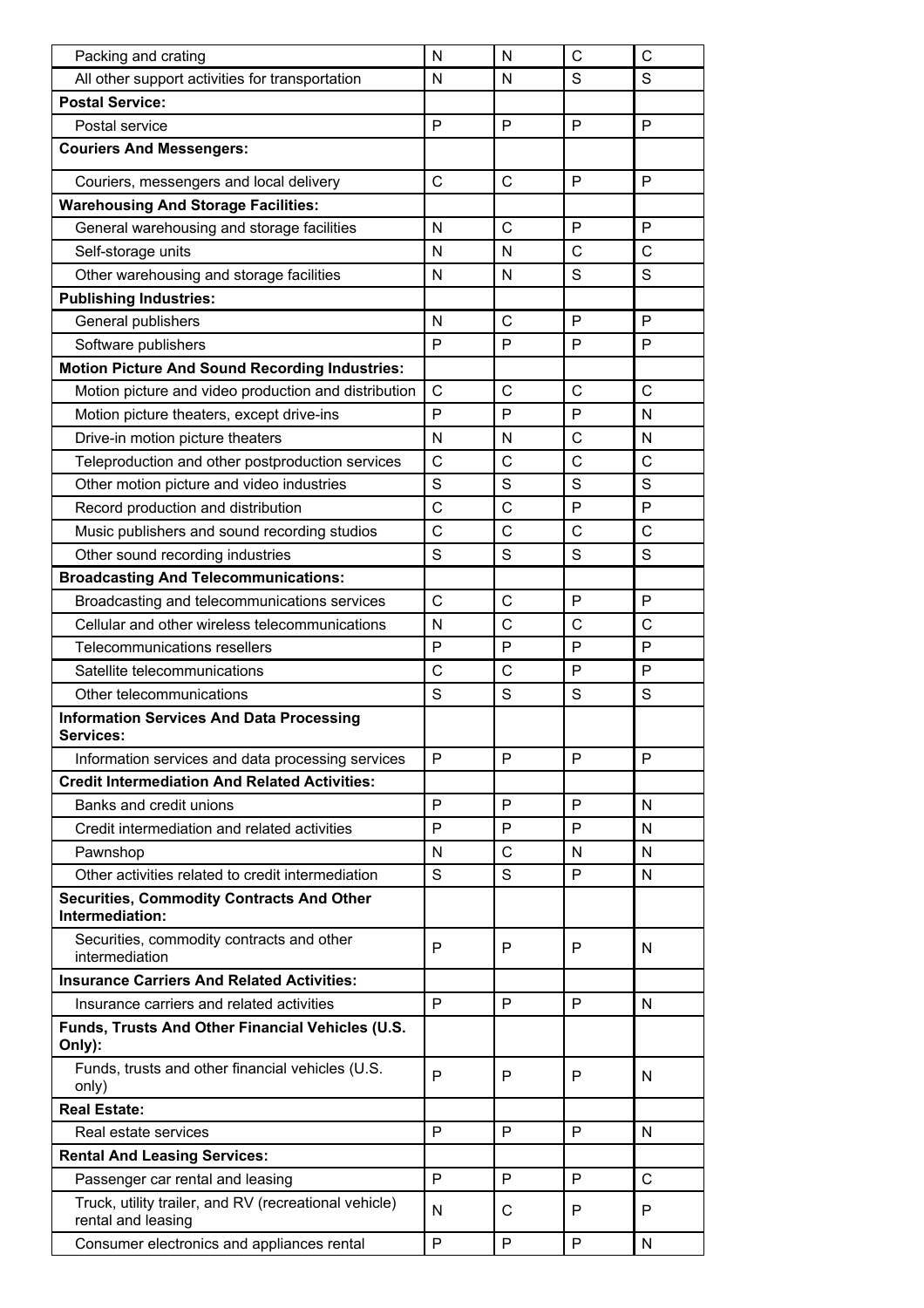| Entertainment and entertainment products rental                                 | $\mathsf{P}$ | P            | P            | N            |
|---------------------------------------------------------------------------------|--------------|--------------|--------------|--------------|
| Recreational goods rental                                                       | P            | P            | P            | N            |
| All other consumer goods rental                                                 | S            | S            | P            | N            |
| General rental centers                                                          | C            | C            | P            | N            |
| Commercial air, rail, and water transportation<br>equipment rental and leasing  | $\mathsf{C}$ | P            | P            | N            |
| Construction, mining and forestry machinery and<br>equipment rental and leasing | N            | N            | C            | C            |
| Office machinery and equipment rental and leasing                               | $\mathsf{P}$ | P            | P            | N            |
| Other commercial and industrial machinery and<br>equipment rental and leasing   | N            | N            | P            | P            |
| <b>Professional, Scientific And Technical Services:</b>                         |              |              |              |              |
| <b>Testing laboratories</b>                                                     | C            | P            | P            | N            |
| Photography studios                                                             | P            | P            | P            | N            |
| Veterinary services                                                             | C            | P            | P            | N            |
| All other professional, scientific and technical<br>services                    | S            | S            | P            | N            |
| <b>Administrative And Support Services:</b>                                     |              |              |              |              |
| General office                                                                  | P            | P            | P            | N            |
| Employment placement agencies                                                   | P            | P            | P            | N            |
| Call centers                                                                    | N            | P            | P            | N            |
| Other business service centers (including copy<br>shops)                        | P            | P            | P            | N            |
| Repossession services                                                           | $\mathsf{C}$ | C            | C            | N            |
| Armored car services                                                            | N            | C            | P            | N            |
| Exterminating and pest control services                                         | N            | N            | P            | N            |
| Janitorial services                                                             | C            | C            | P            | N            |
| Landscaping services                                                            | N            | N            | P            | N            |
| Packaging and labeling services                                                 | P            | P            | P            | N            |
| All other support services                                                      | S            | S            | S            | N            |
| <b>Waste Management And Remediation Services:</b>                               |              |              |              |              |
| Solid waste collection                                                          | N            | N            | N            | C            |
| Hazardous waste collection                                                      | N            | N            | N            | $\mathsf{C}$ |
| Other waste collection                                                          | $\mathsf{N}$ | $\mathsf{N}$ | $\mathsf{N}$ | $\mathsf{C}$ |
| Hazardous waste treatment and disposal                                          | N            | N            | N            | $\mathsf{C}$ |
| Solid waste landfill                                                            | $\mathsf{N}$ | $\mathsf{N}$ | N            | $\mathsf{C}$ |
| Solid waste combustors and incinerators                                         | N            | N            | N            | $\mathsf{C}$ |
| Other nonhazardous waste treatment and disposal                                 | $\mathsf{N}$ | N            | $\mathsf{N}$ | $\mathsf{C}$ |
| <b>Remediation services</b>                                                     | N            | N            | N            | $\mathsf{C}$ |
| Materials recovery facilities                                                   | $\mathsf{N}$ | $\mathsf{N}$ | $\mathsf{N}$ | $\mathsf{C}$ |
| Septic tank and related services                                                | N            | N            | N            | $\mathsf{C}$ |
| All other miscellaneous waste management<br>services                            | N            | N            | N            | S            |
| <b>Educational Services:</b>                                                    |              |              |              |              |
| Elementary and secondary schools                                                | P            | P            | $\mathsf{C}$ | N            |
| Colleges, universities and professional schools                                 | P            | P            | P            | N            |
| Professional training                                                           | P            | P            | P            | N            |
| Other technical and trade schools                                               | P            | P            | P            | N            |
| Sports and recreation instruction                                               | P            | P            | P            | N            |
| Automobile driving schools                                                      | C            | C            | P            | N            |
| All other miscellaneous schools and instruction                                 | S            | S            | S            | N            |
| Educational support services                                                    | P            | P            | P            | N            |
| <b>Ambulatory Healthcare Services:</b>                                          |              |              |              |              |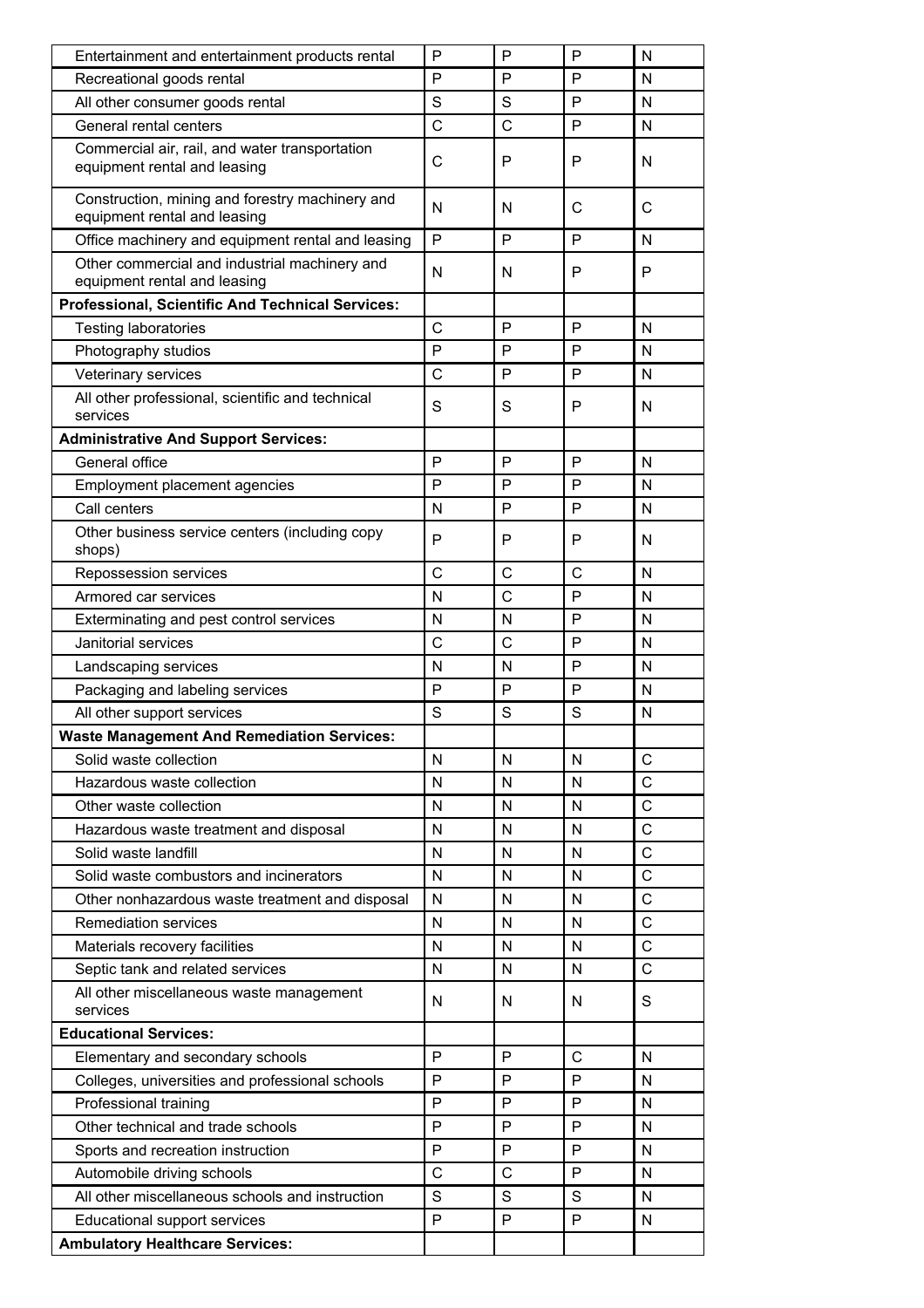| Offices of physicians, therapists, and dentists                            | P              | P | P              | N |
|----------------------------------------------------------------------------|----------------|---|----------------|---|
| Family planning centers                                                    | N              | C | C              | N |
| Outpatient mental health and substance abuse<br>centers                    | N              | C | С              | N |
| <b>HMO</b> medical centers                                                 | P              | P | P              | N |
| Kidney dialysis centers                                                    | P              | P | P              | N |
| Freestanding ambulatory surgical and emergency<br>centers                  | P              | P | P              | N |
| All other outpatient care centers                                          | P              | P | P              | N |
| <b>Medical laboratories</b>                                                | N              | C | P              | N |
| Diagnostic imaging centers                                                 | P              | P | P              | N |
| Home healthcare services                                                   | P              | P | P              | N |
| Ambulance services                                                         | P              | P | P              | N |
| Blood and organ banks                                                      | N              | C | P              | N |
| All other miscellaneous ambulatory healthcare<br>services                  | S              | S | S              | N |
| <b>Hospitals:</b>                                                          |                |   |                |   |
| General medical and surgical hospitals                                     | C              | C | C              | N |
| Psychiatric and substance abuse hospitals                                  | N              | C | $\mathsf{C}$   | N |
| Specialty (except psychiatric and substance abuse)<br>hospitals            | N              | C | C              | N |
| <b>Nursing And Residential Care Facilities:</b>                            |                |   |                |   |
| Nursing care facilities                                                    | C              | C | N              | N |
| Assisted living center                                                     | N              | C | N              | N |
| Residential mental health facilities                                       | N              | C | N              | N |
| Residential mental health and substance abuse<br>facilities                | C              | С | N              | N |
| Continuing care retirement communities and homes<br>for the elderly        | C              | C | N              | N |
| Other residential care facilities                                          | S              | S | N              | N |
| <b>Social Assistance:</b>                                                  |                |   |                |   |
| Child and youth services                                                   | N              | С | N              | N |
| Services for the elderly and persons with disabilities                     | N              | C | N              | N |
| Other individual and family services                                       | N              | S | N              | N |
| Community food services                                                    | N              | C | N              | N |
| Temporary shelters or community housing services                           | N              | N | N              | N |
| Emergency and other relief services                                        | N              | C | C              | N |
| Vocational rehabilitation services                                         | N              | C | C              | N |
| Child daycare services                                                     | $\mathsf C$    | C | $\mathsf C$    | N |
| Performing Arts, Spectator Sports And Related<br>Industries:               |                |   |                |   |
| Performing arts companies                                                  | $\mathsf{C}$   | P | $\mathsf{C}$   | N |
| Other performing arts companies                                            | S              | P | S              | N |
| Sports teams and clubs                                                     | $\overline{C}$ | P | $\overline{C}$ | N |
| Racetracks                                                                 | N              | N | $\mathsf{C}$   | C |
| Other spectator sports                                                     | S              | S | S              | S |
| Promoters of performing arts, sports and similar<br>events with facilities | P              | P | P              | N |
| Independent artists, writers, and performers - studio<br>only              | P              | P | P              | N |
| <b>Museums, Historical Sites And Similar</b><br>Institutions:              |                |   |                |   |
| <b>Museums</b>                                                             | P              | P | $\mathsf C$    | C |
| <b>Historical sites</b>                                                    | P              | P | C              | C |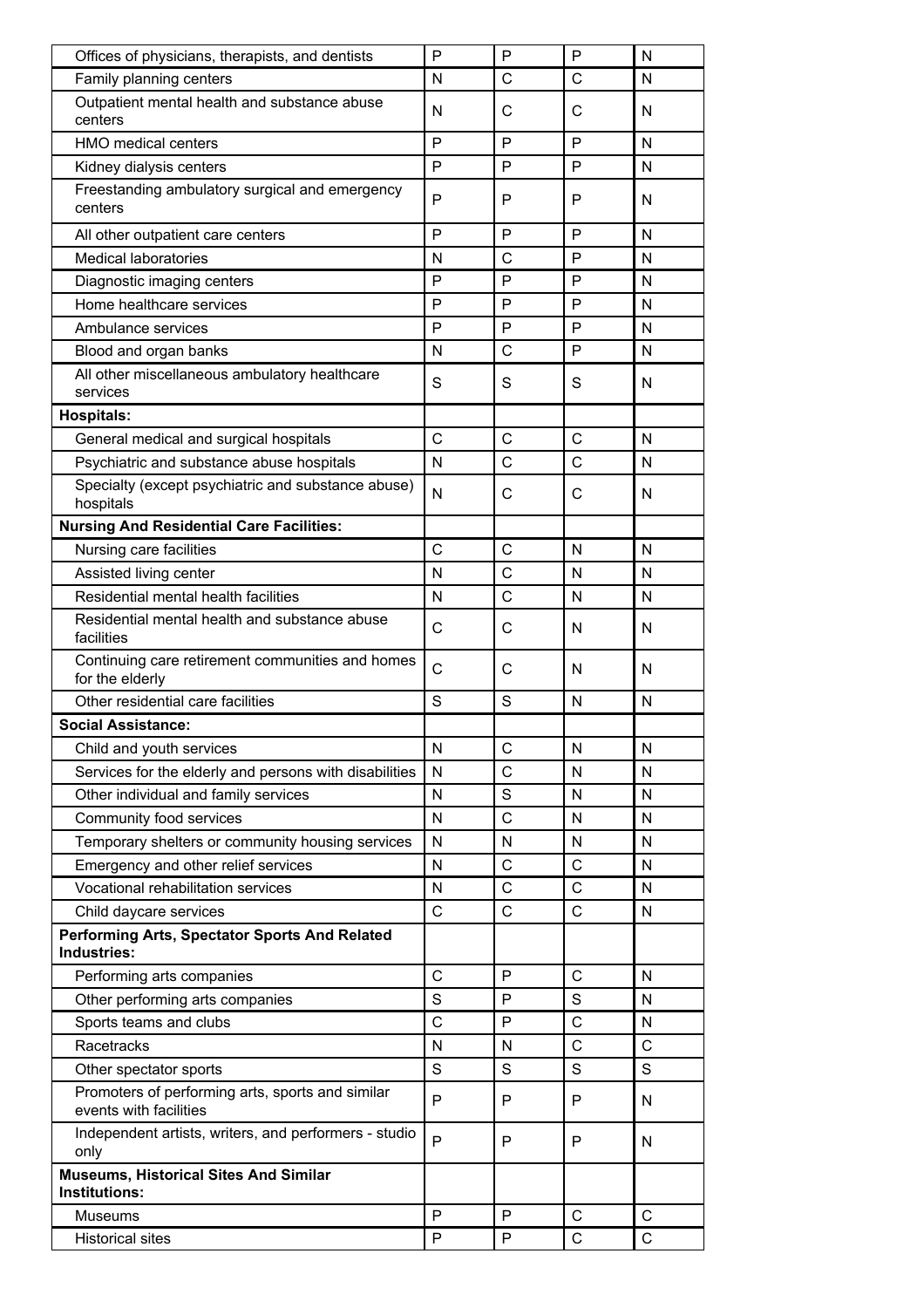| Zoos and botanical gardens                                                            | C            | C            | $\mathsf{P}$ | P            |
|---------------------------------------------------------------------------------------|--------------|--------------|--------------|--------------|
| Nature parks and other similar institutions                                           | S            | P            | P            | P            |
| <b>Amusement, Gambling And Recreation Industries:</b>                                 |              |              |              |              |
| Amusement and theme parks                                                             | N            | C            | C            | N            |
| Amusement arcades                                                                     | C            | C            | C            | N            |
| Golf courses and country clubs                                                        | C            | C            | C            | $\mathsf{C}$ |
| Fitness and recreational sports centers                                               | С            | P            | P            | N            |
|                                                                                       |              |              |              |              |
| <b>Bowling centers</b>                                                                | C            | P            | P            | N            |
| All other amusement and recreation industries                                         | S            | S            | S            | N            |
| <b>Accommodation:</b>                                                                 |              |              |              |              |
| Hotels (except casino hotels) and motels                                              | C            | $\mathsf{P}$ | $\mathsf{P}$ | N            |
| Bed and breakfast inns                                                                | C            | P            | P            | N            |
| All other traveler accommodation                                                      | S            | S            | P            | N            |
| RV (recreational vehicle) parks and campgrounds                                       | N            | C            | $\mathsf{C}$ | N            |
| Recreational and vacation camps                                                       | $\mathsf{N}$ | N            | $\mathsf{C}$ | N            |
| <b>Food Services And Drinking Places:</b>                                             |              |              |              |              |
| Restaurants, coffee shops, and cafeterias                                             | $\mathsf{P}$ | P            | P            | N            |
| Food service contractors                                                              | C            | C            | P            | N            |
| Caterers                                                                              | $\mathsf{C}$ | P            | P            | N            |
| Mobile food services                                                                  | $\mathsf{C}$ | P            | P            | N            |
| <b>Taverns</b>                                                                        | N            | N            | N            | $\mathsf{C}$ |
| Private clubs                                                                         | N            | C            | N            | N            |
| Sexually oriented businesses                                                          | $\mathsf{N}$ | N            | N            | $\mathsf{C}$ |
| <b>Repair And Maintenance:</b>                                                        |              |              |              |              |
| General automotive repair                                                             | $\mathsf{N}$ | C            | P            | P            |
| Automotive body, paint and interior repair and<br>maintenance                         | N            | N            | C            | C            |
| Automotive glass replacement shops                                                    | N            | P            | P            | P            |
| Automotive oil change and lubrication shops                                           | N            | P            | P            | P            |
| Car washes                                                                            | ${\sf N}$    | $\mathsf{P}$ | $\mathsf{C}$ | $\mathsf{C}$ |
| All other automotive repair and maintenance                                           | N            | S            | S            | S            |
| Electronics repair and maintenance                                                    | $\mathsf{P}$ | P            | $\mathsf{C}$ | $\mathsf{N}$ |
| Other electronic and precision equipment repair and<br>maintenance                    | $\mathbf C$  | C            | C            | C            |
| Commercial and industrial machinery and<br>equipment (except automotive and electric) | N            | N            | C            | C            |
| Garden equipment repair and maintenance                                               | $\mathsf{C}$ | $\mathsf C$  | $\mathsf C$  | N            |
| Appliance repair and maintenance                                                      | P            | P            | $\mathsf C$  | N            |
| Reupholstery and furniture repair                                                     | N            | $\mathsf C$  | C            | N            |
| Footwear and leather goods repair                                                     | P            | P            | C            | N            |
| Other personal and household goods repair and<br>maintenance                          | S            | S            | S            | N            |
| <b>Personal Services:</b>                                                             |              |              |              |              |
| Salons and barbershops                                                                | P            | P            | $\mathsf{C}$ | $\mathsf{N}$ |
| Diet and weight reducing centers                                                      | P            | P            | С            | N            |
| Funeral homes                                                                         | P            | P            | $\mathsf C$  | N            |
| Cemeteries and crematories                                                            | N            | N            | N            | N            |
| Coin operated laundries and dry cleaners                                              | $\mathsf{C}$ | P            | С            | N            |
| Laundries, family and commercial                                                      | N            | C            | С            | N            |
| Laundry drop off services                                                             | P            | P            | P            | N            |
| Linen supply                                                                          | N            | N            | $\mathsf{C}$ | $\mathsf{C}$ |
| Industrial launderers                                                                 | ${\sf N}$    | N            | C            | N            |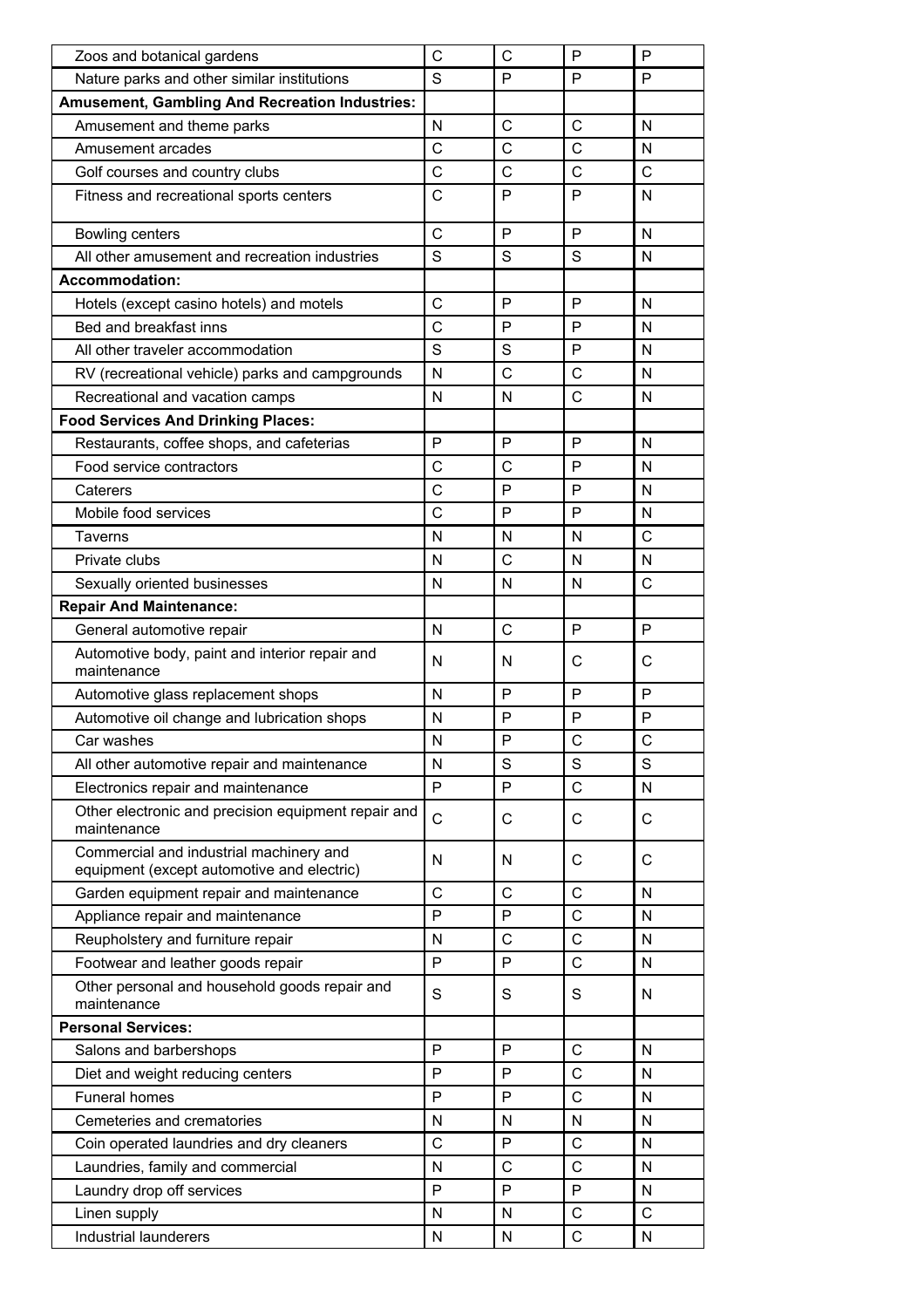| All other laundry services                                                                                                                                                   | S        | S   | S               | N        |
|------------------------------------------------------------------------------------------------------------------------------------------------------------------------------|----------|-----|-----------------|----------|
| Pet care (except veterinary) services                                                                                                                                        | C        | P   | P               | N        |
| Photofinishing laboratories (except 1 hour)                                                                                                                                  | N        | C   | C               | N        |
| 1 hour photo finishing                                                                                                                                                       | P        | P   | P               | N        |
| Freestanding parking lots and garages                                                                                                                                        | C        | C   | C               | C        |
| All other personal services                                                                                                                                                  | S        | S   | S               | S        |
| Religious, Grant Making, Civic, And Professional<br><b>And Similar Organizations:</b>                                                                                        |          |     |                 |          |
| Religious organizations                                                                                                                                                      | P        | P   | P               | N        |
| Volunteer and nonprofit organizations                                                                                                                                        | P        | P   | P               | N        |
| <b>Residential Uses:</b>                                                                                                                                                     |          |     |                 |          |
| Developments which contain residential uses or<br>mixed commercial and residential uses must obtain<br>a rezone to a "Planned District (P)", see chapter 13<br>of this title |          |     |                 |          |
| <b>Land Development:</b>                                                                                                                                                     |          |     |                 |          |
| Business, light manufacturing and research park                                                                                                                              | N        | N   | P               | N        |
| Subdivisions                                                                                                                                                                 | P        | P   | P               | P        |
| Industrial parks                                                                                                                                                             | N        | N   | C               | C        |
| Planned unit developments                                                                                                                                                    | P        | P   | P               | P        |
| Outdoor storage and display (outdoor storage and<br>display are detailed further in section 10-1-33 of<br>this title)                                                        |          |     |                 |          |
| Outdoor storage, as an accessory use                                                                                                                                         | C        | C   | P               | P        |
| Outdoor display of retail merchandise, as an<br>accessory use                                                                                                                | P        | P   | P               | N        |
| Outdoor storage, as primary use                                                                                                                                              | N        | N   | N               | N        |
|                                                                                                                                                                              |          |     |                 |          |
| <b>Building Site Regulations:</b>                                                                                                                                            |          |     |                 |          |
| <b>Height regulations:</b>                                                                                                                                                   |          |     |                 |          |
| The maximum height for all buildings and<br>structures in feet shall be (except as approved<br>by conditional use)                                                           | 30       | 60  | 45              | 45       |
| The maximum number of stories                                                                                                                                                | 2        | 4   | 3               | 3        |
| Area:                                                                                                                                                                        |          |     |                 |          |
| Minimum area in acres for lots (unless modified<br>by conditional use)                                                                                                       | 1        | 1   | 2               | 5        |
| Maximum percentage of area covered by any<br>buildings                                                                                                                       | 65       | 65  | 65              | 65       |
| Minimum landscape percentage of area, except<br>where reduced by conditional use permit                                                                                      | 10       | 10  | 10 <sup>1</sup> | 10       |
| <b>Dimensions:</b>                                                                                                                                                           |          |     |                 |          |
| Frontage: The minimum width of any lot at the<br>street right-of-way line in feet shall be                                                                                   | 65       | 65  | 65              | 65       |
| Width: The minimum width of any lot in feet at<br>the building setback line                                                                                                  | 100      | 100 | 100             | 100      |
| Minimum front yard setback (corner lots have 2<br>front yard setbacks)                                                                                                       | 20       | 20  | 20              | 20       |
| Maximum front yard setback (corner lots have 2<br>front yard setbacks)                                                                                                       | n/a      | 80  | n/a             | n/a      |
| Minimum side yard setback                                                                                                                                                    | $\Omega$ | 0   | $\Omega$        | $\Omega$ |
| Minimum rear yard setback                                                                                                                                                    | 0        | 0   | 0               | 0        |
| <b>Parking location:</b>                                                                                                                                                     |          |     |                 |          |
| Front                                                                                                                                                                        | P        | P   | P               | P        |
| Side                                                                                                                                                                         | P        | P   | P               | P        |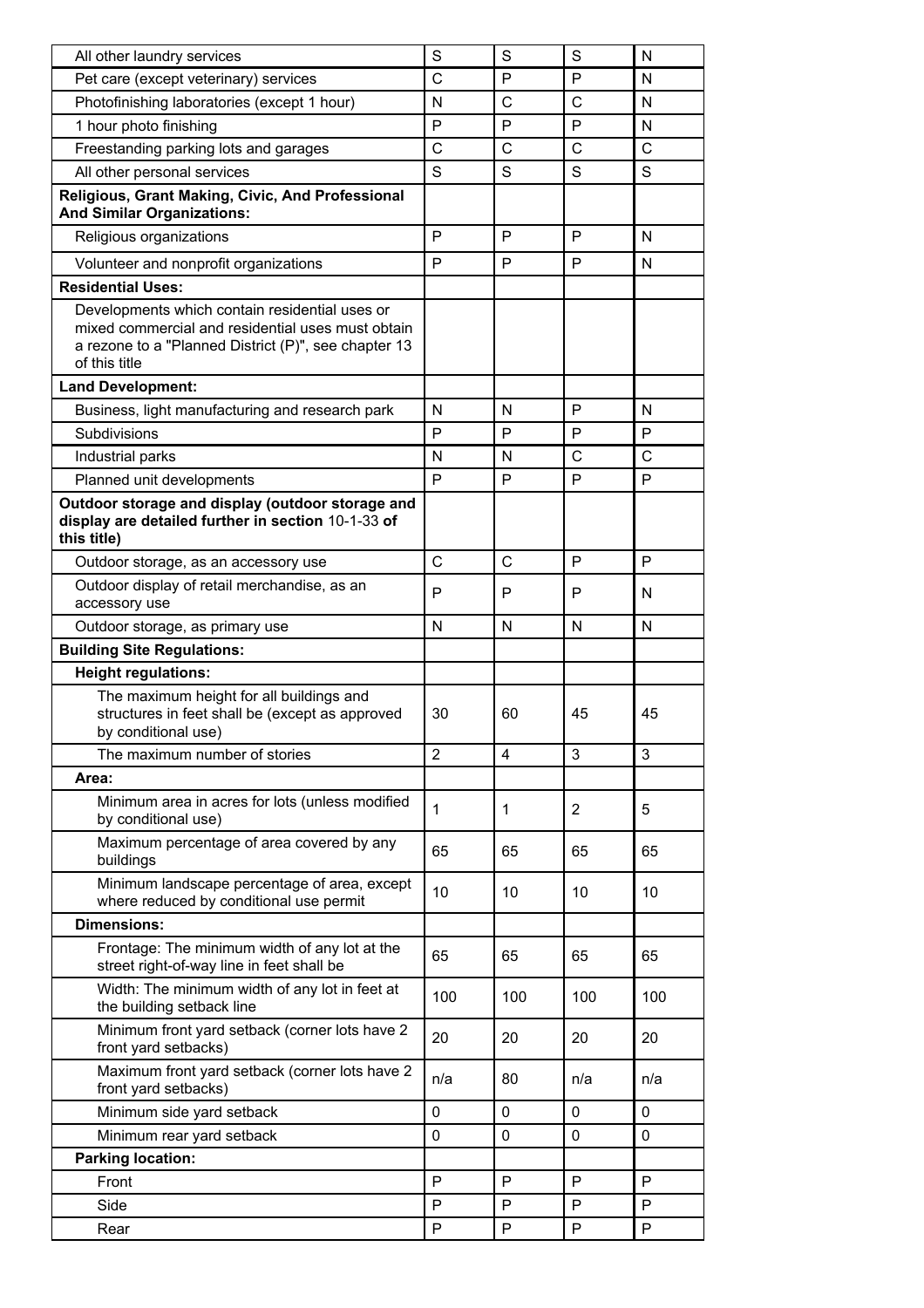| Fence and wall standards (fence and wall<br>standards are detailed further in section 10-1-33 of<br>this title): |              |    |    |    |
|------------------------------------------------------------------------------------------------------------------|--------------|----|----|----|
| Maximum wall or solid fence height (within 20<br>feet of a public street)                                        | 3'           | 3' | 3' | 3' |
| Maximum fence height - 75 percent or more<br>open (within 20 feet of a public street)                            | 4'           | 4' | 4' | 4' |
| Minimum solid fence or wall height - outdoor<br>storage                                                          | N            | 6' | 6' | 6' |
| Barbed wire - no more than 3 strands strung<br>tightly atop a minimum 6 foot high fence                          | N            | N  | P  | P  |
| Electric fences                                                                                                  | $\mathsf{N}$ | N  | P  | P  |
| Required improvements to be completed or in<br>progress before building permit may be issued:                    |              |    |    |    |
| Street paving                                                                                                    | A            | A  | A  | A  |
| Street curb and gutter                                                                                           | A            | A  | A  | A  |
| Sidewalk                                                                                                         | A            | A  | N  | N  |
| Surface drainage facilities                                                                                      | A            | A  | A  | A  |
| Wastewater disposal facilities                                                                                   | A            | A  | A  | A  |
| Culinary water facilities                                                                                        | A            | A  | A  | A  |
| <b>Firefighting facilities</b>                                                                                   | A            | A  | A  | A  |
| Street name and traffic signs                                                                                    | A            | A  | A  | A  |
| Streetlights                                                                                                     | A            | A  | A  | A  |
| Public utilities - power, gas, telephone, cable<br>TV, etc.                                                      | A            | A  | A  | A  |

(Ord. 2015-18, 11-17-2015; amd. Ord. 2018-02, 3-6-2018; Ord. 2018-11, 10-2-2018)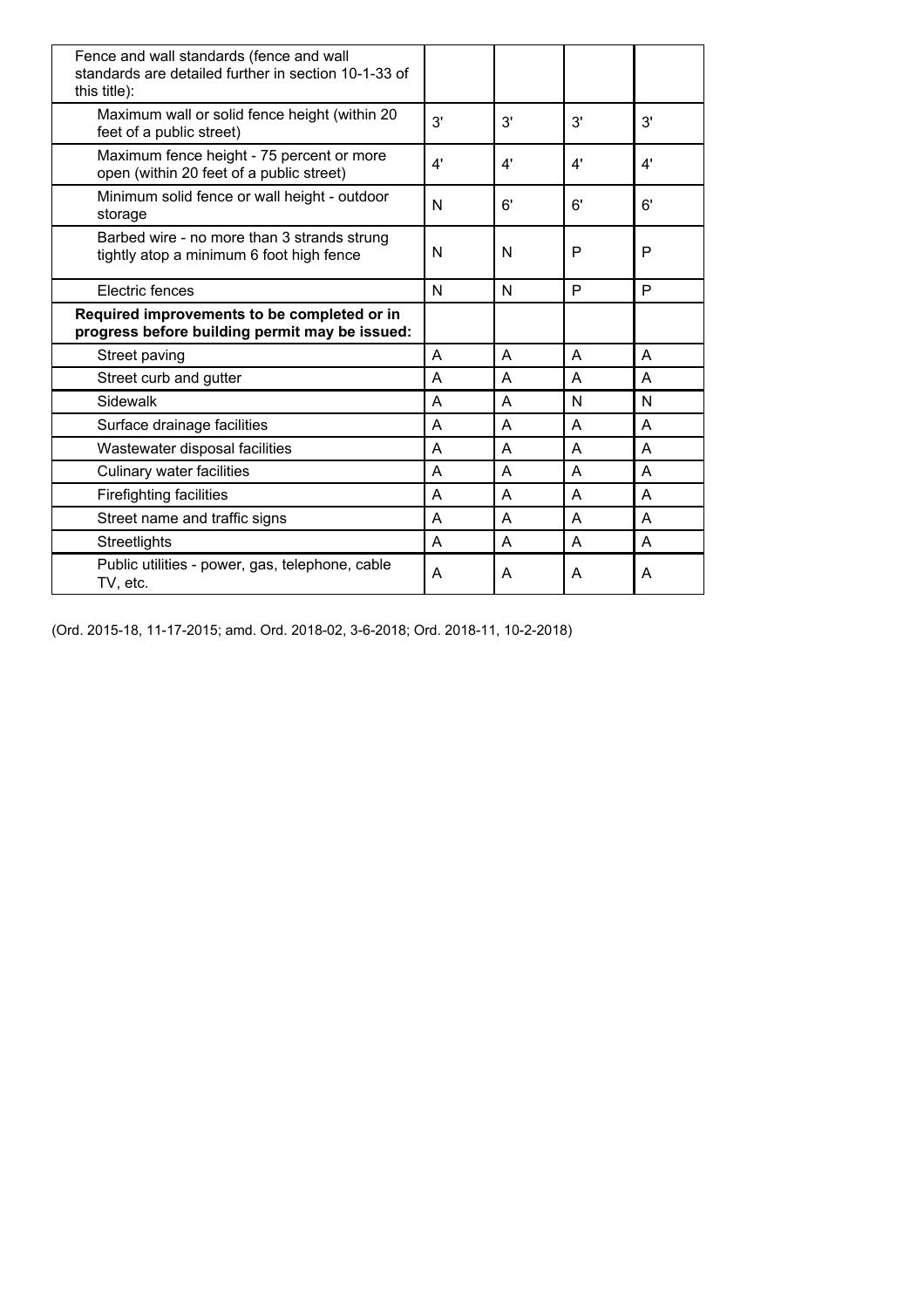| $\mathbf{1}$   |                | <b>CITY OF NORTH SALT LAKE</b>                                                                    |
|----------------|----------------|---------------------------------------------------------------------------------------------------|
| $\overline{2}$ |                | PLANNING COMMISSION MEETING                                                                       |
| 3              |                | MAY 25, 2021                                                                                      |
| 4              |                |                                                                                                   |
| 5              |                | <b>DRAFT</b>                                                                                      |
| 6              |                |                                                                                                   |
| $\overline{7}$ |                | Commission Vice Chair BreAnna Larson called the meeting to order at 6:32 p.m. and Brandon         |
| 8              |                | Tucker led those present in the Pledge of Allegiance.                                             |
| 9              |                |                                                                                                   |
| 10             | PRESENT:       | <b>Commission Chair Ted Knowlton</b>                                                              |
| 11             |                | Commissioner Ron Jorgensen                                                                        |
| 12             |                | Commissioner BreAnna Larson                                                                       |
| 13             |                | <b>Commissioner Katherine Maus</b>                                                                |
| 14             |                | <b>Commissioner Brandon Tucker</b>                                                                |
| 15             |                | Commissioner Alisa Van Langeveld                                                                  |
| 16             |                | Commissioner William Ward                                                                         |
| 17             |                |                                                                                                   |
| 18             |                | STAFF PRESENT: Sherrie Pace, Community Development Director; Mackenzie Bennett,                   |
| 19             |                | Planner; Andrea Bradford, Minutes Secretary.                                                      |
| 20             |                |                                                                                                   |
| 21             |                | OTHERS PRESENT: Dee Lalliss, James Mabey, residents; Patrick Scott, Braden Miles,                 |
| 22             | Brighton Utah. |                                                                                                   |
| 23             |                |                                                                                                   |
| 24             |                | 1. PUBLIC COMMENTS                                                                                |
| 25             |                |                                                                                                   |
| 26             |                | There were no public comments.                                                                    |
| 27             |                |                                                                                                   |
| 28             |                | 2. CONSIDERATION OF A CONDITIONAL USE PERMIT FOR IDAHO                                            |
| 29             |                | SPECIALIZED TRANSPORTATION INC AT 920 WEST CENTER STREET, UNIT                                    |
| 30             |                | 200, CLAY SAUER, APPLICANT                                                                        |
| 31             |                |                                                                                                   |
| 32             |                | Mackenzie Bennett reported that Idaho Specialized Transportation was a company based out of       |
| 33             |                | Idaho that had been in business since 1996. They have submitted a business license application    |
| 34             |                | to open a courier service at 920 West Center Street, which was in the General Commercial (CG)     |
| 35             |                | zone. Couriers, messengers, and local delivery would be a conditional use in that zone. The       |
| 36             |                | space would be used for short-term storage and distribution of freight with two delivery docks    |
| 37             |                | and approximately 6,824 square feet of warehouse space. They plan to operate two box trucks       |
| 38             |                | out of this location, which would be stored in the docks when not in use. There would be two      |
| 39             |                | employees at this location and both would be delivery drivers.                                    |
| 40             |                |                                                                                                   |
| 41             |                | Per City code seven parking stalls would be required but the applicant has only provided three in |
| 42             |                | addition to the two docking spaces that the box trucks would be stored in. Section 10-6-5 of the  |
| 43             |                | City code would allow the Planning Commission, upon the advice of the Community                   |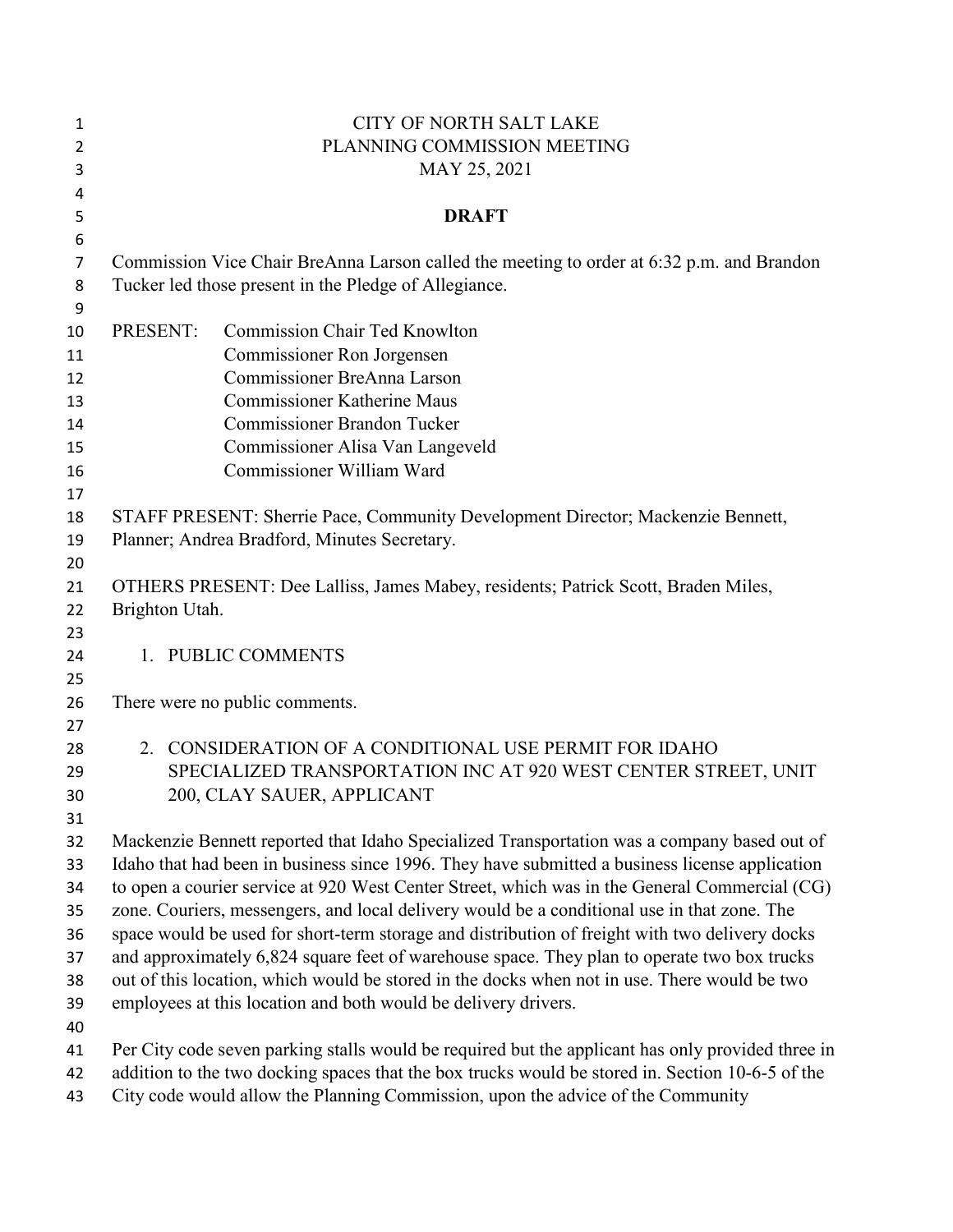City of North Salt Lake Planning Commission Meeting May 25, 2021 Page 2

- Development Director, to determine the minimum required off street parking. The Community
- Development Director and the Development Review Committee (DRC) recommend that the
- Planning Commission approve this conditional use permit with the three parking stalls.
- 
- Commissioner Jorgensen asked if there were multiple units in the larger building on the site. He
- said there appeared to be a lot of parking on the complex. Mackenzie Bennett replied this was
- correct. She said the rest of the property would have been approved through the site plan process
- and staff had no concerns with the parking.
- 
- Commissioner Tucker was surprised that the 6,824 square feet of storage space would be managed by only two employees.
- 
- Commissioner Larson asked if this type of a conditional use item could be added to the list of
- items that would be administrative and reviewed only by staff in the future. Mackenzie Bennett
- replied that part of the recent legislative changes required that all conditional uses be objective.
- This meant staff needed to reface the entire conditional use code.
- 
- Chair Knowlton arrived at 6:37 p.m.
- 

 **Commissioner Van Langeveld moved that the Planning Commission approve the conditional use permit for Idaho Specialized Transportation Inc. located at 920 West** 

- **Center Street with no conditions. Commissioner Jorgensen seconded the motion. The motion was approved by Commissioners Knowlton, Jorgensen, Larson, Maus, Tucker, Van Langeveld and Ward.**
- 
- 
- 
- 3. CONSIDERATION OF A CONDITIONAL USE PERMIT FOR A 40-FOOT DRIVEWAY AT 693 EAST SCENIC HILLS DRIVE, JAMES MABEY, APPLICANT
- 

 Mackenzie Bennett reported that the owner of 693 East Scenic Hills Drive, James Mabey, wanted to extend the existing 30 foot driveway by ten feet. This would allow for more efficient access to the concrete pad on the side of the house. This extension would require a conditional use permit as per City code 10-6-2 which stated that residential lots were permitted not more than one access driveway, which shall be a maximum of 30 feet wide at the street lot line or as established by a conditional use permit and not to exceed 40 feet. The code also regulated that there shall be a minimum of three feet between the driveway and a side property line. She showed the site plan and said the property owner would like to expand the driveway to 40 feet with five feet from the property line. 

Ms. Bennett explained that there was a Rocky Mountain Power (RMP) box near the proposed

- driveway and that Mr. Mabey had been in contact with them to ensure that the additional
- concrete was allowable. RMP stated that the additional concrete was allowable if a six inch curb
- wall was installed around the entire box and surrounded by gravel. Mr. Mabey has incorporated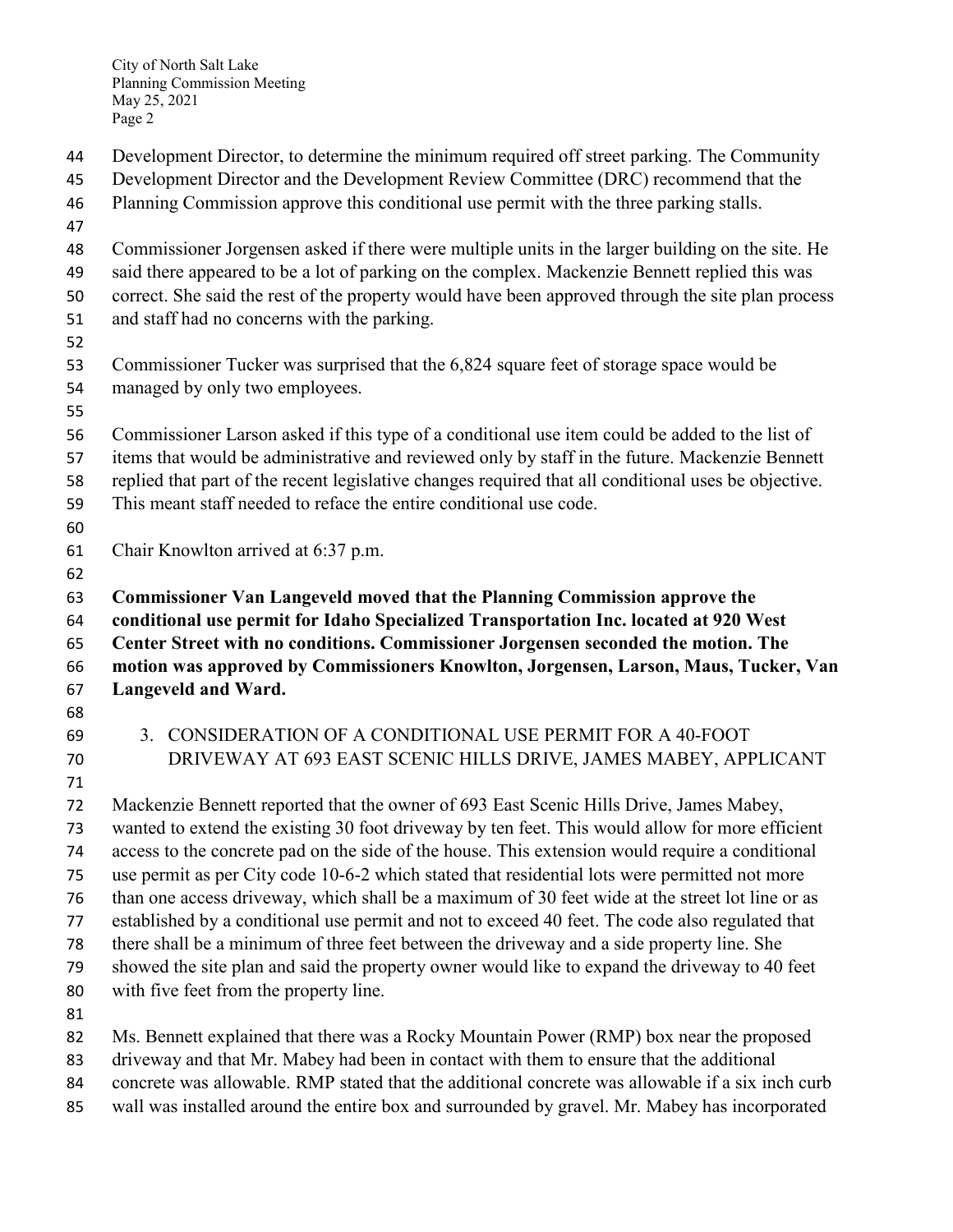City of North Salt Lake Planning Commission Meeting May 25, 2021 Page 3

 this into the proposed site plan. The distance and location of the other utilities from the proposed 87 driveway were not a concern. In the DRC meeting, staff had some concern about the location of the water meter but it was found to be on the other side of the driveway extension so there would be no conflicts. The DRC recommended approval of the conditional use permit with no conditions. Chair Knowlton clarified that when the Commission reviewed conditional use permits that essentially it was a permitted use with conditions. He said the Commission should seek to mitigate any impacts. Commissioner Tucker commented that the reason there were limitations was to protect from driveways becoming parking lots. He felt there was a clear use for the access and said this request was appropriate. Mackenzie Bennett responded that there was an RV pad which they would be extending along with the addition of a gate and fence to protect against theft. Chair Knowlton asked about the separation from the proposed driveway and the adjacent property. Mackenzie Bennett replied that it was five feet. Commissioner Ward asked if there would still be a park strip with grass and a sprinkler system in that five foot separation. James Mabey responded that they would be placing gravel in the park strip. Commissioner Jorgensen asked if the curb would be cut to accommodate the addition to the driveway. James Mabey replied that the curb would be cut and asked how long the taper would need to be. He said that the existing driveway taper was two feet. Chair Knowlton asked if there was any language in the City code that stated the intent for limiting the length of a driveway to 30 feet. Sherrie Pace replied that she did not think there was. Chair Knowlton commented that he assumed part of the rationale for limiting the driveway length was so that an entire front yard could not become concrete. He asked about adding a tree between the two properties. James Mabey responded that there was a tree there but it had fallen down in a windstorm. He said he would be removing the irrigation there to avoid issues with having underground water. Mr. Mabey also explained that currently he had to drive over the existing lawn, which resulted in an undesirable look. Commissioner Jorgensen said he lived in the area and explained that there were trees lining the park strips. He explained that having the RV in the back would actually be an improvement. Commissioner Van Langeveld commented that she had a similar driveway with a triangle cutout with gravel and the utility companies asked her not to plant a tree as it would disrupt the utilities there.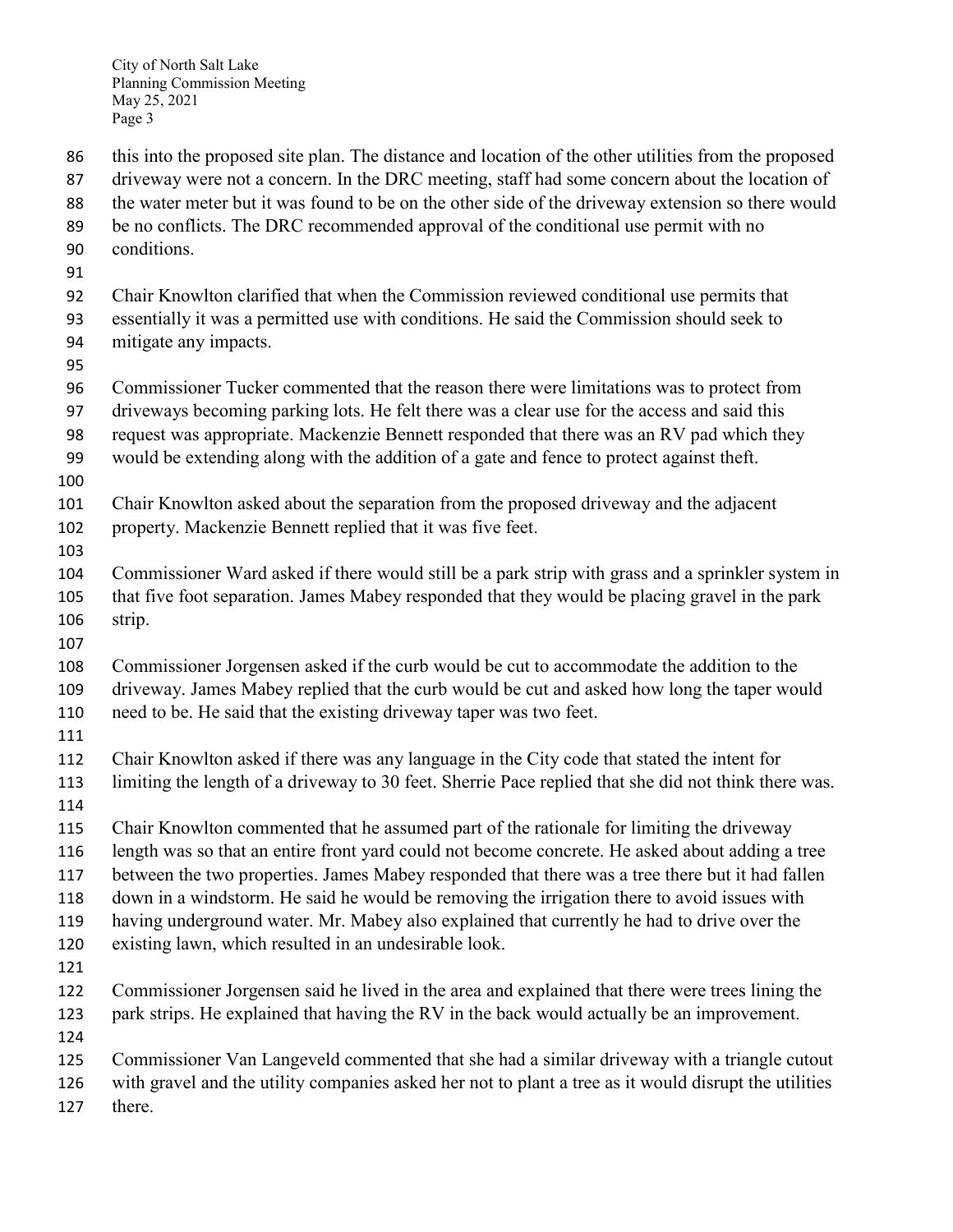- Commissioner Tucker was in agreement and said a tree would cause havoc with the utilities
- there. He suggested that easier access to the utilities would be appreciated by those providers.
- James Mabey said the tree stump in that area had raised up the electrical box and he would be
- grinding it down.
- 

## **Commissioner Tucker moved that the Planning Commission approve the conditional use**

- **permit for a 40 foot driveway at 693 East Scenic Hills Drive with no conditions.**
- **Commissioner Jorgensen seconded the motion.**
- 
- Commissioner Van Langeveld commented that consideration should be made to why there was a 30 foot requirement in the City code and if it should be revised to 40 feet.
- 

## **The motion was approved by Commissioners Knowlton, Jorgensen, Larson, Maus, Tucker, Van Langeveld and Ward.**

- 
- 4. CONSIDERATION OF A PLAT AMENDMENT FOR EAGLEWOOD VILLAGE, LOTS 2 & 3 AND APPROVING VILLAGE STATION AT EAGLEWOOD LOCATED AT 421 SOUTH ORCHARD DRIVE, TAYLOR SPENDLOVE FOR BRIGHTON UTAH, APPLICANT
- 

 Sherrie Pace showed the location of Village Station at Eaglewood on an aerial photograph. She explained that the proposal to re-subdivide the existing lots 2 and 3 into four lots and one open space parcel was for financing purposes. She said the open space consisted of hillside with rock fall. All the lots would have a cross-access easement to address both the access and maintenance. The developer would create an owners association to govern bot the maintenance of the open space parcel A and parking lot maintenance. Parcel A, the open space, would be owned and maintained by Brighton or by the future owners association and recorded covenants. The rock fall hazard, in Parcel A, would be mitigated as per the approved site plan and development agreement. 

 Ms. Pace showed the site plan demonstrating the new lot lines and parking in relation to the approved site plan. The DRC recommended approval of the plat amendment with the conditions that engineering redlines be corrected.

 Commissioner Jorgensen asked for clarification on the configuration of the street parking and said it would be the responsibility of the Homeowners Association for snow removal and maintenance. Sherrie Pace replied that when the City negotiated the development agreement that

the design of the street was done to encourage street parking and discourage truck traffic. She

- said snow removal, striping, and installation of parking bollards would be the responsibility of
- the developer or owners association. This was added to the plat for the development.
-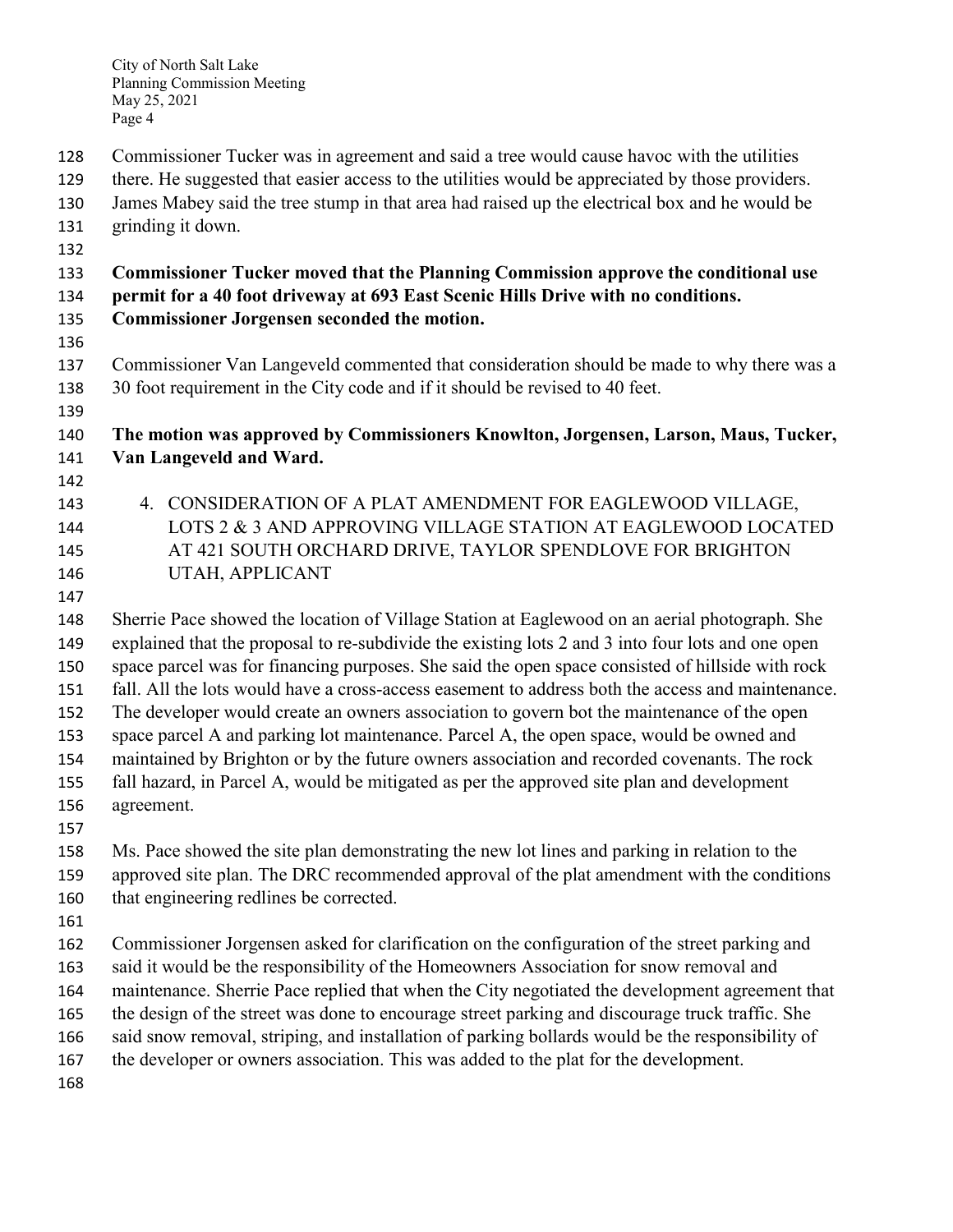City of North Salt Lake Planning Commission Meeting May 25, 2021 Page 5

Commissioner Maus asked if there would still be the requirement to maintain 10% landscaping

on the other lots even with the open space provided by Parcel A. Sherrie Pace replied that per the

site plan approval there was approximately 23% landscaping shown for the development which

was specified in the development agreement as well. She said between parcels 9 and 10 that

there was a parcel that belonged to UDOT, which Brighton would landscape to match with the

- development.
- 

 **Commissioner Van Langeveld moved that the Planning Commission recommend approval to the City Council of the plat amendment for Eaglewood Village Subdivision, lots 2 & 3, and approving a 4 lot subdivision, Village Station at Eaglewood at 421 South Orchard Drive with the following condition:**

- 
- **1) Correction of engineering redlines.**

 **Commissioner Maus seconded the motion. The motion was approved by Commissioners Knowlton, Jorgensen, Larson, Maus, Tucker, Van Langeveld and Ward.**

- 
- 
- 

 5. REPORT ON CITY COUNCIL ACTIONS ON ITEMS RECOMMENDED BY PLANNING COMMISSION

 Sherrie Pace reported that the Williamsburg General Development Plan and development agreement amendment was approved. She said they were granted 240 units, which was an increase of 23 units. Ms. Pace explained that the item was tabled while the applicants obtained a parking study. She said the study was valuable information for the City and demonstrated that many projects were over parked. The study for Williamsburg showed the need for an additional 20 spaces so the developer removed the parking lot islands and asked for an exception to install tree diamonds with trees every 10 spaces instead of every 20 spaces. They also changed the garages along I-215 into carports, which are narrower, for an additional 16 spaces. 

 Sherrie Pace also explained that the retail/commercial use would have 33 dedicated spaces with signage that the daytime use was for the commercial and after hours use would be guest parking. She said this provide for 92 overnight guest parking spaces overall. The parking study showed the demand at 1.9 parking spaces per unit.

 Chair Knowlton spoke on the sign code in relation to the recent legislative session and a recent Supreme Court ruling in Arizona. He said that there always seemed to be new legislation that weakened a city's ability to regulate billboards. This led to cities adopting one standard for on and off premise signage, which could cause a significant set of restrictions on billboards. Sherrie Pace replied that staff would be meeting with staff from Woods Cross, Farmington, Bountiful,

Scenic Utah, and Senator Todd Weiler to discuss billboards.